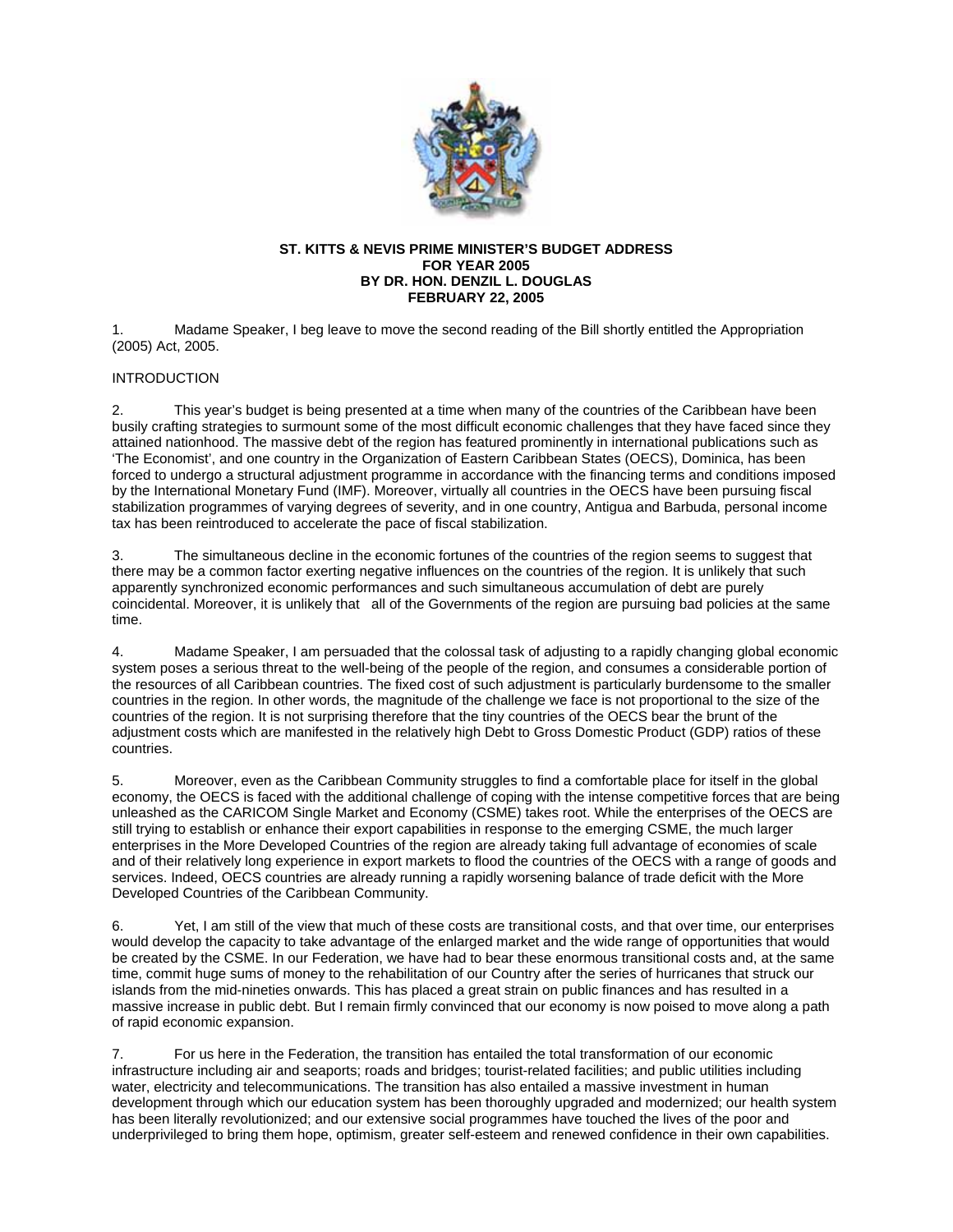We are convinced that it is our investment in these critical areas that will accelerate the transition process by providing our enterprises with an environment that is conducive to profitable business operations, and by providing them the human resources capable of taking up the challenge of regional and international competition.

8. Our success in moving the transformation process forward is evident in every aspect of the social and economic life of our Nation. The pace at which we have scaled the United Nations Human Development Index to reach 39th of 177 countries throughout the world, second of all countries in the Caribbean and first of all countries in the OECS, is indicative of the broad-based progress that we have made in advancing the quality of life of our people, and in preparing them to take their place as capable and proud participants in the global community.

9. We believe that the attainment of international competitiveness is not only about adjusting production facilities and processes. It is primarily about the development of people. It is about providing educational and training opportunities to enable every boy and girl, every man and woman of this Federation to identify and enhance his or her own strengths and capabilities and thereby play an even more effective and productive role in building this beloved Nation of ours. It is about providing a guiding hand to our children and young people so that they may grow into mature and responsible citizens who would shun crime, violence and immorality, and gravitate to those longstanding values of honesty, integrity, ambition, courtesy and godliness. It is about reaching out to the poor and destitute, and rescuing them from the painful grip of poverty so that they too may realize their full potential and unleash their natural talents and abilities to create wealth for themselves and make their contribution to national development.

10. My Government is committed to the view that the allocation of resources to the social sectors is just as important as the allocation of resources to the economic sectors. We understand that expenditure on economic programmes and projects quite often brings immediate gains, but we are also convinced that social expenditure plays a critical role in empowering our people, in enhancing competitiveness and in sustaining growth and development over the long-term.

11. That is why we are exceptionally proud of the 98% literacy rate achieved by our Federation and of the outstanding achievement of our students in the Caribbean Examination Council (CXC) examinations year after year. We are proud of our extensive programme of health and medical care built around the impressive and modern JNF General Hospital and the wide array of community-based health care facilities that deliver preventative and curative health services of a quality and range that is unprecedented in our Federation. We are proud of the 1,600 lowincome families that have thrown off the yoke of burdensome rents and now occupy their own homes which were provided through Government's Low- income Housing Programmes.

12. We are proud of the thousands of workers, in the private and public sectors who, through our minimum wage regulations are now guaranteed a wage of at least \$250 per week which compares quite favourably with the minimum wage of \$120 per week in 1995. We are proud of our comprehensive social development programme that provides care, attention and financial assistance to the elderly; provides books, uniforms, nutritious meals and examination fees for our school children; provides free medicines and hospital care for the young, elderly, poor and chronically ill; and provides the indigents with a non-contributory Social Security pension of \$200 per month, which represents an increase of over 130% in 10 years.

13. Madame Speaker, a happy and cohesive society helps to create a proper environment in which businesses may flourish and grow. We believe that our outstanding progress in this regard as well as our modern economic infrastructure have helped to attract businesses such as the outstanding Royal St. Kitts Marriott Beach Resort and Casino to our shores, and will contribute immeasurably to the future viability and success of this important enterprise, which has more than half of the available hotel rooms in St. Kitts, and which has spun-off a wide range of entrepreneurial opportunities for our restaurateurs, craftsmen, taxi-drivers, duty- free shop operators, tour operators and other similar entities.

14. It is our outstanding social and economic progress that has contributed to the massive increase in the number of tourists visiting our shores and to the upsurge in demand for property at Port Zante, and for villas, condominiums and other property throughout the Federation. In Port Zante, for example, almost every property along the main walkway has been sold or is about to be sold. It is our outstanding social and economic progress that has contributed to the issuance of over 1,500 business licences since my Government assumed office in 1995. It is our outstanding social and economic progress that is resulting in the flood of applications which we are now receiving from investors interested in pursuing various hotel and other tourism or entertainment-related projects in our Federation.

15. Madame Speaker, the national debt is high and must be substantially reduced as a matter of urgency. But we know that every dollar of that debt was well spent. We have successfully rehabilitated our Country from the devastating impact of the hurricanes, and at the same time we have made great strides in our quest to build a competitive economy capable of carrying our people forward to an even brighter future, through continuous and sustained improvement in the quality of their lives. It is evident that our economy is just about to enter a new, exciting and elevated stage of growth and development.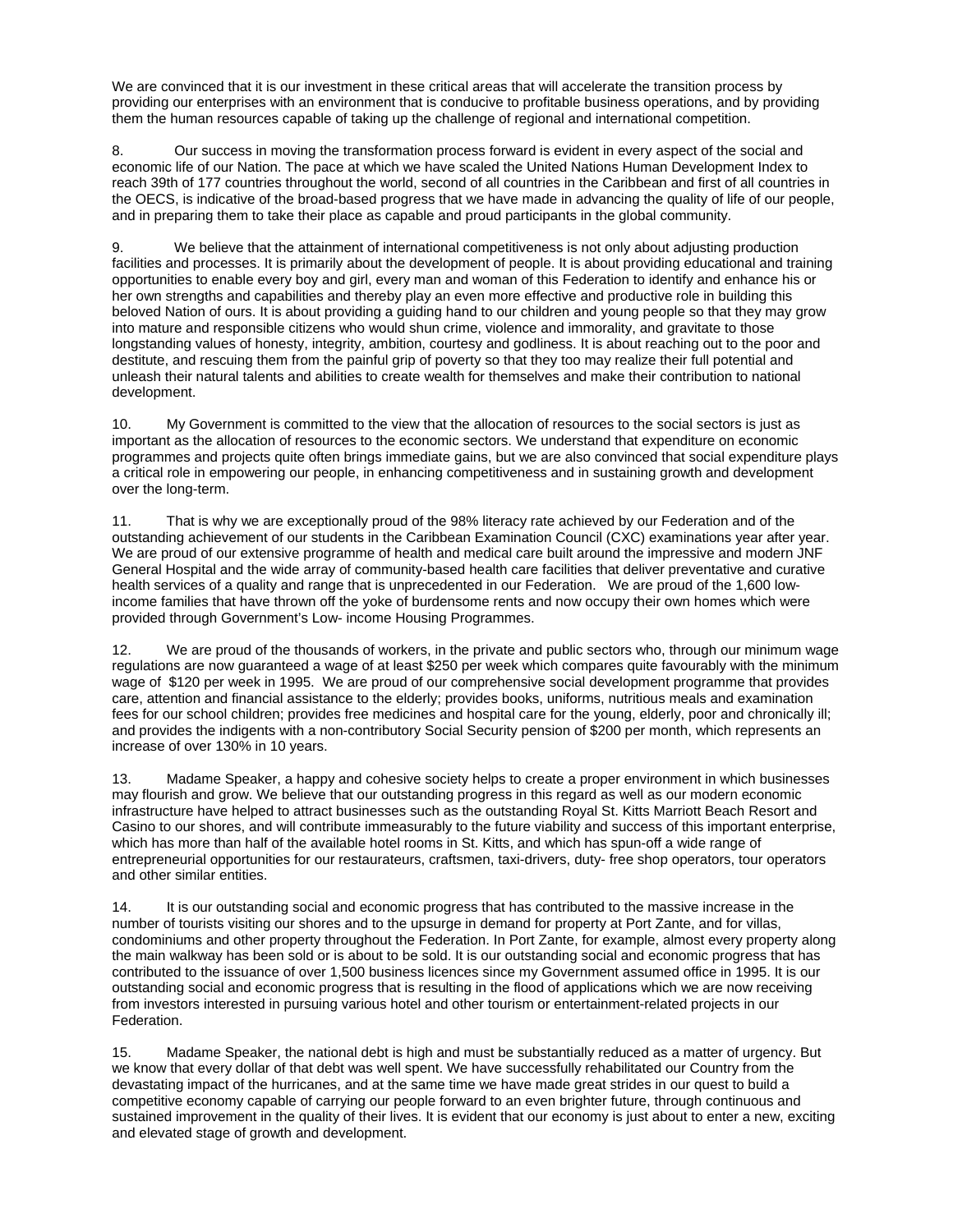16. We simply could not have reached this stage without the massive investment that we have made in human development, hurricane rehabilitation and the modernization of our infrastructure. Indeed, I am convinced that now these public investments are reaping economic rewards in terms of growth development and revenue generation, we are well placed to comprehensively tackle the public debt with a view to bringing the debt to GDP ratio to acceptable levels within a reasonable time frame.

17. Moreover, in the fight against debt, our confidence is boosted by the fact that the marketable assets owned by the Government, such as lands, state enterprises, and equity in limited liability companies, have an aggregate value that is well in excess of the public debts of the Government. In other words, from a strictly commercial standpoint, the solvency and long-term financial capacity of the public sector are not in question. But we must realize some of those assets so that the proceeds may be deployed in accelerating the development process and putting our Country on a better financial footing.

18. Hence, in this year's budget we will continue to implement our very effective Fiscal Stabilization Programme with a view to generating an annual surplus on the Current Account of at least 1.5% of GDP and reducing the overall fiscal deficit to under 3.5% of GDP over the medium-term We also intend to put even greater emphasis on reducing the overall stock of debt, through our Commercialization and Privatization Programme. We expect that as the stock of debt is reduced and the annual interest payments fall, more and more resources would be released for the continued implementation of our comprehensive programme of development and economic transformation.

19. Madame Speaker, we have set ourselves a number of other important objectives that we would wish to achieve over the medium term. These include:-

 $\varnothing$  The elevation of the real rate of economic growth to at least 6% per annum over the medium term, and the strengthening of the economic base and institutional mechanisms that will support our comprehensive programme of sustainable development. Our revenue projections are based on much more modest growth assumptions, because of the need to be conservative and to take into account the possibility of unfavourable random shocks such as hurricanes and international crises. But in the absence of such occurrence, it seems likely that we would experience a rapid acceleration in the rate of economic expansion over the next five years.

 $\varnothing$  Secondly, the smooth transition away from the production and export of sugar. In this regard, we would wish to ensure that our environment is protected, that the sugar lands are put to their most productive economic use and that sugar workers be provided with the opportunity to, at least, maintain their existing standard of living.

 $\varnothing$  Thirdly, the expansion of employment opportunities to give our young people coming out of school and other educational institutions an even better chance of finding jobs consistent with their career goals. We would also wish to ensure that our sugar workers are able to find acceptable alternative employment where necessary.

 $\varnothing$  Fourthly, the creation of an even more peaceful society by dramatically reducing crime. We intend to achieve this most important objective, through even more effective law enforcement; through the implementation of more comprehensive crime reduction strategies that will take full account of the social and economic dimensions of criminal behaviour; and through a collaborative effort by all segments of society in nurturing our young people even more effectively, and steering them away from criminal activities to more wholesome and productive endeavours.

 $\varnothing$  Fifthly, the intensification of our poverty eradication efforts by ensuring that our social development programmes reach even more poor people and address their needs even more effectively; and by adjusting our taxation systems to shift the burden of taxation away from the poor. In tackling poverty we will continue to be very sensitive to gender issues and pay particular attention to the needs of the elderly.

Ø And sixthly, the narrowing of the balance of trade and current account deficits by enhancing our competitiveness, strengthening our export capability and boosting our receipts from services, including tourism, financial services, and information technology.

20. These are just a few of the objectives that we are pursuing. We are conscious, however, that in the increasingly integrated global economic system in which we exist, the pace at which we move to these goals is significantly influenced by events well beyond our shores. I will therefore proceed with an examination of the international and regional developments of relevance to our Federation.

The External Environment

International Economic Developments

21. Madame Speaker, the pace of global economic activity is quickening and gathering momentum. In 2003 world output grew by 3.9% compared to 3.0% in 2002 and preliminary estimates for 2004 indicate that global GDP growth is expected to be 5.0%, the highest for nearly three decades. This growth is underpinned by increasingly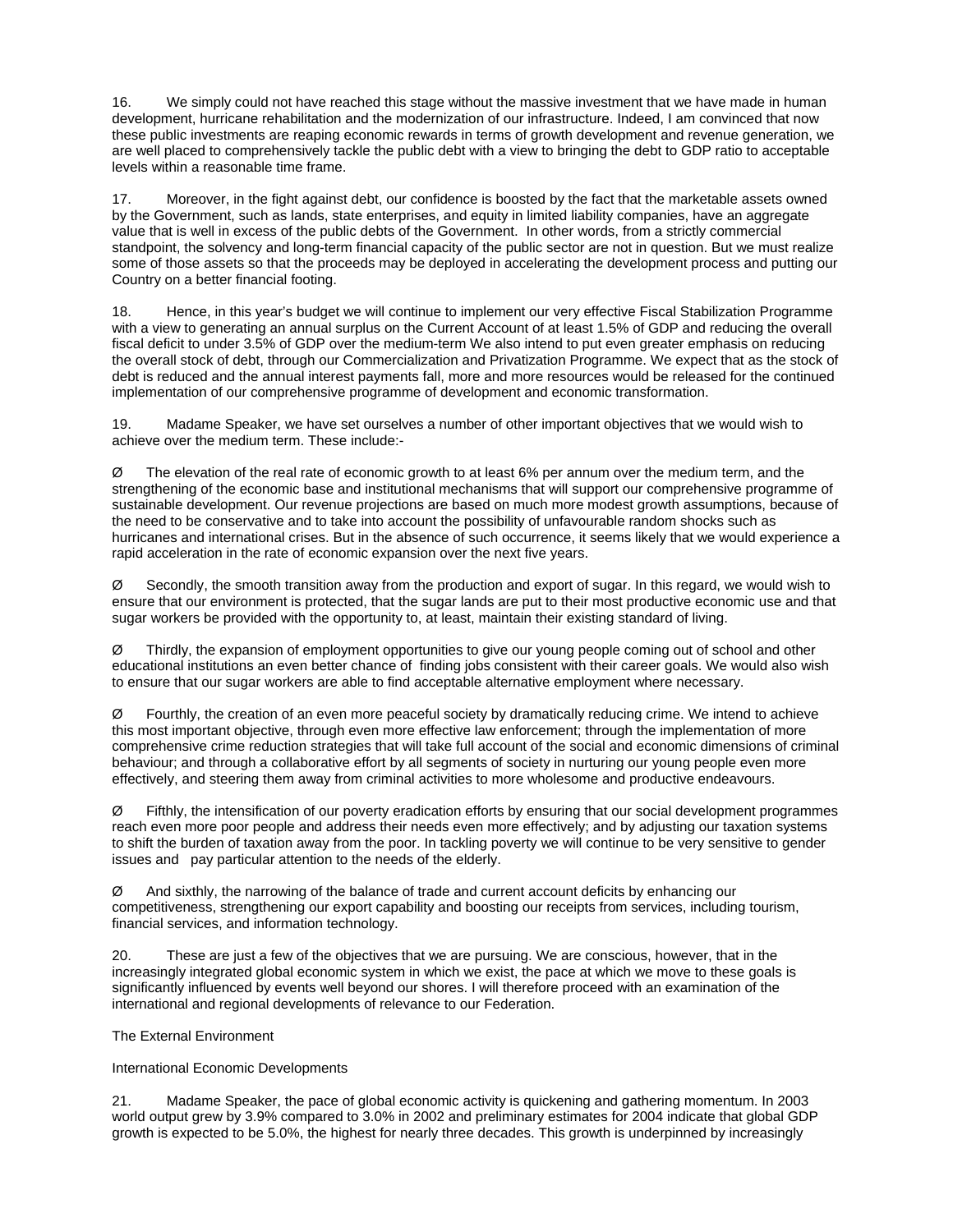accommodative macroeconomic policies, rising corporate profitability, the wealth effects from rising equity markets and house prices, and rising employment in Asian countries, particularly in China.

22. In the case of advanced economies, real economic growth for 2004 is estimated to have increased to 3.6% from 2.1% in 2003 with growth recorded in all countries in this category. Japan, United States, United Kingdom and France, are the front-runners, showing growth rates of 4.4%, 4.3%, 3.4% and 2.6% respectively. Moreover, unemployment, in advanced economies is estimated to have declined by 0.3 percentage points from 6.6% in 2003 to 6.3% in 2004 and it is anticipated that unemployment in these countries will decline further in 2005. However, inflation in these advanced economies is an area of concern. Preliminary estimates show that inflation has increased from 1.8% in 2003 to 2.1% in 2004. The rate of inflation in 2005 could possibly further increase to reach 2.6% due to higher commodity prices such as oil and higher global growth if this is not tempered by tighter global monetary policies.

23. Madame Speaker, economic activity for developing countries continues to be buoyant with estimated output increasing to 6.6% in 2004. This growth is pervasive and also reflects strong growth in the economies of Asian countries, which is estimated to have increased by 7.25% of GDP, due mainly to the acceleration of investment and credit growth in China. In addition, it is estimated that developing countries in the Western Hemisphere and Africa, fuelled by global recovery and improved macroeconomic policies, have grown by 4.6% in 2004 from 1.8% in 2003. The growth prospects for developing countries in 2005 continue to be quite favourable.

24. There exists some uncertainty in respect of overall world economic output for 2005. However, it seems very likely that the global economy will experience a slow-down in the rate of growth of world output from a projected 5.0% in 2004 to 4.3% in 2005. According to the IMF's World Economic Outlook, the major contributors to this slow-down are "the expected declines in output gaps across the world, the continued withdrawal of fiscal and monetary stimulus, and the looming impact of higher oil prices". World output is therefore still very volatile and, to a large measure, susceptible to a wide range of random variables that could affect it in either a positive or negative manner.

25. Madame Speaker, this therefore means that our expectations regarding the continued global economic recovery and growth need to be continually reviewed and evaluated so that we can make informed decisions on policies and strategies in respect of our own growth and development. It appears likely that we will continue to be affected by increasing world oil prices that could exert some upward pressure on retail prices. Moreover, tighter monetary policies in advanced economies could push up interest rates and thereby affect the cost of new loans. We must therefore be mindful of these spill-over effects from a changing world economic environment and approach the task of fiscal planning with great caution and conservatism.

## Regional Economic Developments

26. Madame Speaker, output in the Caribbean region improved somewhat after the weak performance experienced in 2002. In the OECS, output in 2003 expanded in all countries, with the exception of Dominica where output in 2003 remained flat. As we are aware, Dominica has been experiencing severe economic difficulties for some time and it has embarked on a structural adjustment programme under the IMF's Poverty Reduction and Growth Facility. Notwithstanding the problems encountered by Dominica, there are some positive signs. In particular, the country recorded a growth rate of 2.7% in the tourism sector in 2003. Moreover, Dominica is expected to achieve a growth rate of 1.1% in 2004 as a result of continued increase in activity in the construction and tourism industries.

27. Madame Speaker, we are saddened by the devastation inflicted by Hurricane Ivan on the island of Grenada in September of 2004. In Ivan's wake the economy and people have suffered their worst setback in 50 years. Moreover 39 persons lost their lives and 90% of homes were damaged. My Government responded quickly to the needs of our brothers and sisters in Grenada and sent a contingent of 20 men from our Defence Force to assist them in their recovery efforts. There was also an outpouring of support and assistance from our people and enterprises acting in their private capacities. We sincerely hope that their economy and people will recover quickly from this disaster.

28. Madame Speaker, in the greater CARICOM region in 2003, real economic activity increased despite the uncertainties of the War on Iraq, SARS (Severe Acute Respiratory Syndrome) and the difficulties in the agricultural sector. Growth rates ranged from a high of 6.7% in Trinidad and Tobago to as low as a negative rate in Guyana. All countries benefited from increased economic activity in their respective tourism industries, and Jamaica and Belize also benefited from increased agricultural output.

29. Madame Speaker, I strongly believe that the accelerated implementation of the CSME would provide a further boost to regional economic activity and thereby mitigate some of the effects of the ups and downs of the global economy. This would assist us in stabilizing and restructuring our economies and afford us greater bargaining power and, therefore, more control in determining our levels and direction of growth in the medium term. The CSME would also provide a springboard that would help to launch regional enterprises into markets well beyond the region.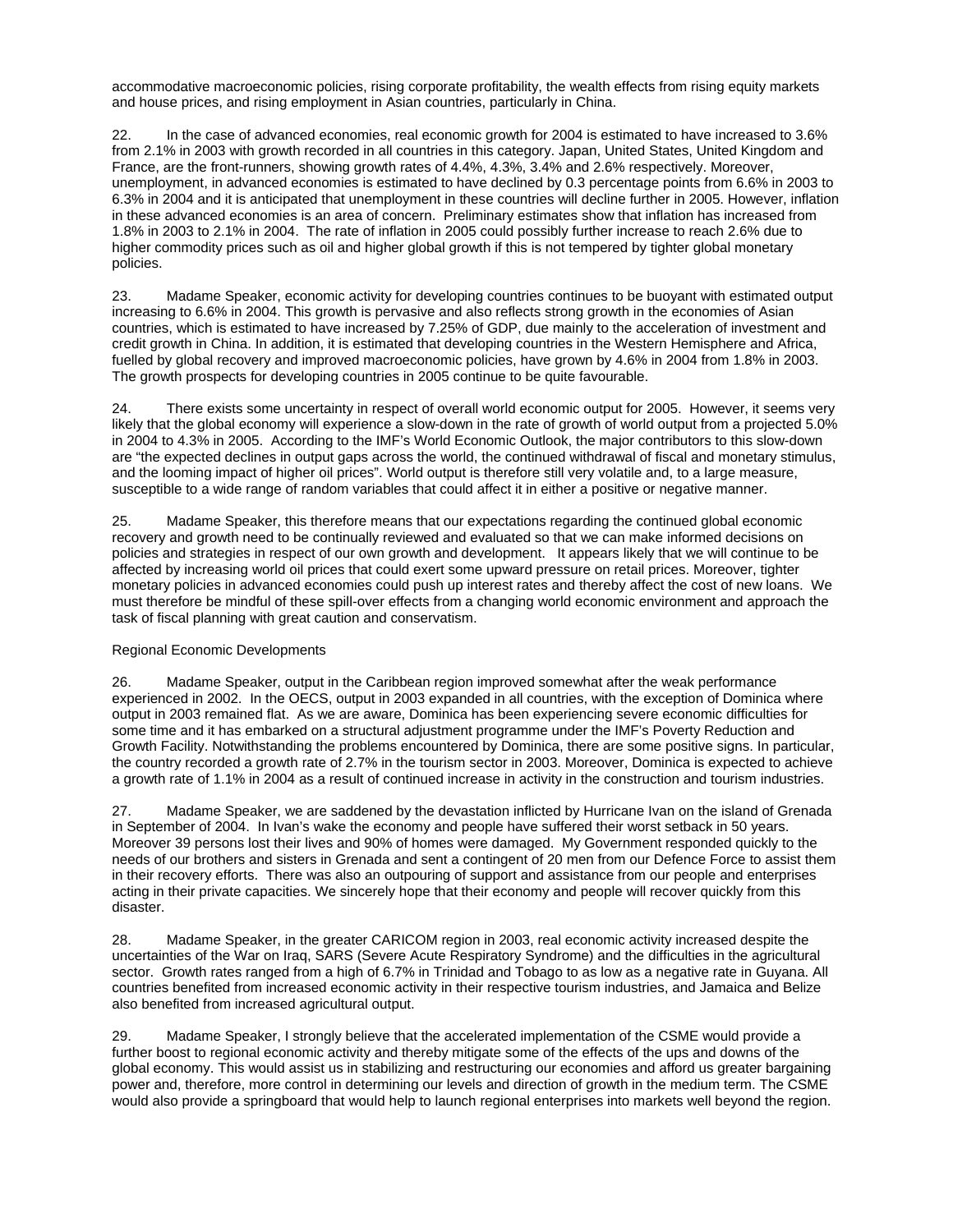30. Of course, although it is clear to me that in the long run the CSME will bring net benefits to all countries in the region, it is very likely that in the early stages, there would be some winners and some losers. It is therefore necessary that CARICOM immediately set up the appropriate mechanism to ensure that the spoils of greater regional integration are shared justly and fairly among all the participants in the CSME. I believe that such a mechanism will allay much of the fears of the smaller and more vulnerable countries and would engender even greater support for the CSME.

31. In St. Kitts and Nevis, we are firmly committed to the regional integration process and to the advancement of the CSME. We also support the related initiatives including the Caribbean Court of Justice (CCJ). In this regard, we will accept the role of the CCJ as the court of original jurisdiction in matters pertaining to the CARICOM Treaty and related Protocols. Moreover, we will strive to expeditiously remove any legal impediments to our full participation in the CCJ.

32. We also support the CARICOM initiative in respect of the freedom of movement of people and we are moving speedily to take all of the administrative actions necessary give full effect to the Laws that provide for the implementation of this important initiative. We expect that this would help to give the many CARICOM nationals resident here, a greater sense of security. Indeed, the people of our Federation continue to welcome nationals of all countries of the world who would wish to make a meaningful contribution to national development; and I would take this opportunity to assure them, that provided the necessary rules and policy guidelines are followed, we would not unreasonably withhold work permits from persons providing skills and resources that are not readily available in our Federation. I also wish to assure all foreign nationals working or investing in St. Kitts and Nevis that we truly value your contribution to the development process, and the people of St. Kitts and Nevis will continue to embrace you warmly as brothers and sisters and as partners in development.

### THE DOMESTIC ECONOMY

### Output, Prices and the Balance of Payments

33. Madame Speaker, in 2003, the Gross Domestic Product (GDP) of St. Kitts and Nevis grew by 0.6% in real terms. This improvement is commendable when put in the context of the continued challenges our Federation faces. Foremost among these are the debilitating exogenous factors such as the sluggish recovery of the world economy, the adverse impact of wars, terrorism threats and attacks, and more recently, rising oil prices. Moreover, it is quite remarkable that we have been able to achieve a positive rate of growth in a year when we underwent a fiscal adjustment of 8.9% of GDP. This adjustment, which is essentially a contraction in the overall fiscal deficit, was deemed necessary in the context of our high debt to GDP ratio and the need to ensure fiscal stability.

34. Our ability to achieve a positive growth rate in this period when Government's contribution to GDP had contracted so dramatically, demonstrates quite clearly that the private sector has been taking up the slack. As a matter of policy, my Government stepped forward in the difficult disaster years and kept the economy afloat through its expansive Public Sector Investment Programme that was so successful in accelerating the pace of our recovery from hurricanes and in modernizing our infrastructure. As indicated in previous budget addresses, the intention of the Government is that the private sector would take full advantage of the excellent economic base and the progressive policy framework established by the Government to expand their business venture into new commercial endeavours and generally take the lead in promoting economic growth. The 2003 GDP statistics demonstrate quite clearly that this policy has been bearing fruit, and it has allowed the Government to focus more of its attention on fiscal stability and debt management without compromising the growth prospects of our economy.

35. Indeed, the future growth prospects of our Federation seem quite favourable. The IMF, on the conclusion of a Staff Visit to St. Kitts and Nevis near the end of last month, reported as follows:-

"The acceleration in economic activity underway since mid-2003 has continued, resulting in growth of about 4% in 2004. The economic recovery has been driven by the rapid expansion of tourism with both stay-over visitors and cruise ship arrivals increasing strongly."

36. I doubt very much that anybody in St. Kitts and Nevis would disagree with this statement by the IMF. The evidence of economic growth is apparent in almost every corner of this beautiful twin-island Federation of ours. There are construction sites virtually everywhere throughout the Federation; on almost every street we find new restaurants, duty-free shops, boutiques and other retail outlets; the demand for the services of our entertainers, performers and craftsmen has increased dramatically; the shops at Port Zante that previously "lay idle" are now buzzing with activity; and our towns are crowded with tourists on a daily basis.

37. Indeed, I doubt that any person in our Federation would be surprised if the final growth statistics exceed the very preliminary estimates of the IMF. I contend therefore, this new period we are entering, provides an excellent opportunity for us to strengthen the fiscal position of the Government and move firmly on to the path of debt reduction.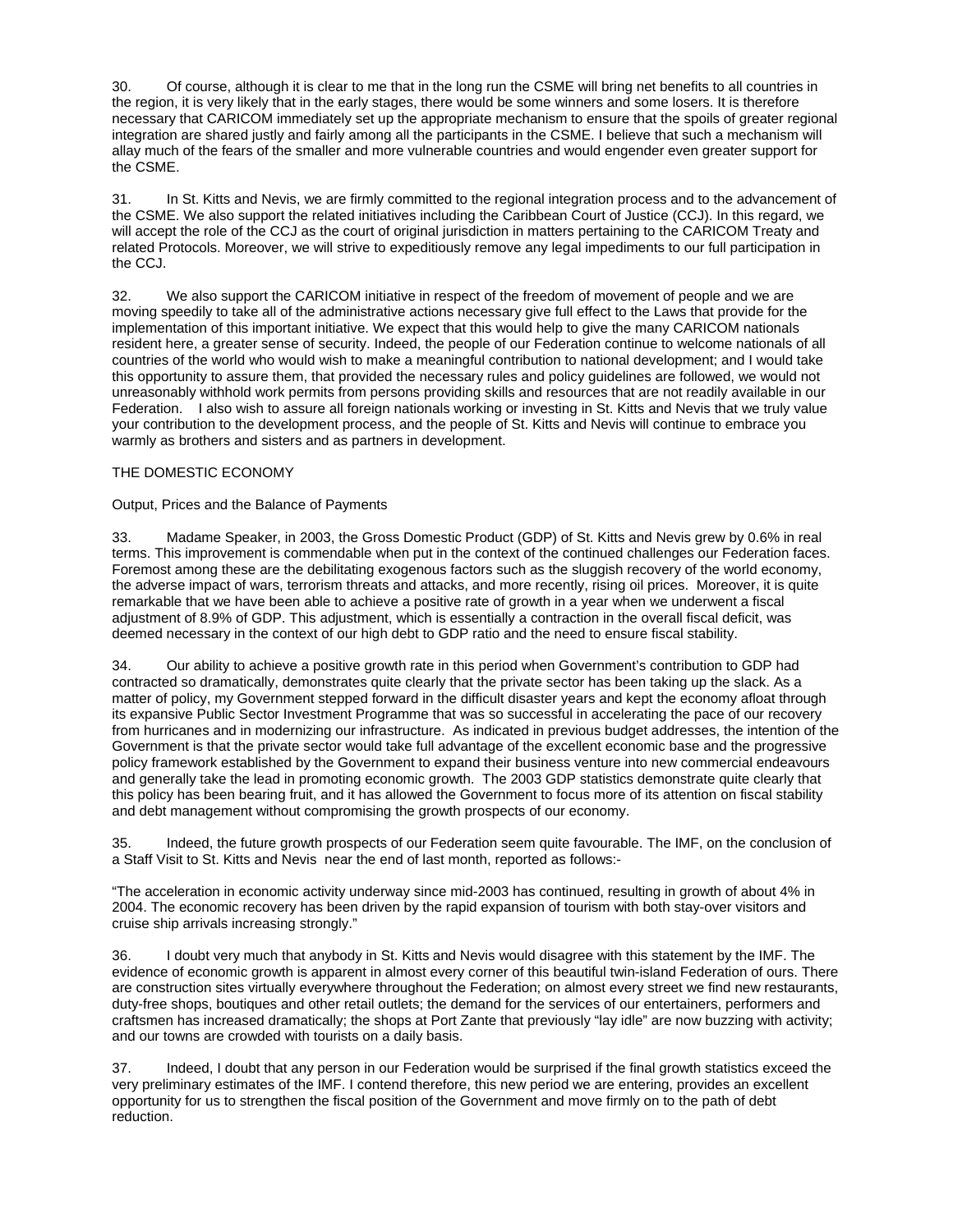38. Madame Speaker, the economic recovery on the way in St. Kitts and Nevis has been accompanied by relatively low rates of inflation. During the first six months of 2004 the retail price index increased at an annualised rate of 2.2%, which is identical to the rate of inflation reported for 2003. A large portion of the price increases in our Federation is essentially 'imported inflation' and as such, mirrors the price changes in our major trading partners – the USA in particular. However, we have exerted every effort to mitigate the effects of imported inflation through various policy measures including price controls and reduced Consumption Tax in respect of goods with the greatest impact on the cost of living and on the welfare of the lowest income groups in our society. It is not surprising, therefore, that the average inflation rate of 2.25% in St. Kitts and Nevis over the past four years was less than half the average rate for the Western Hemisphere as a whole over the same period.

39. Madame Speaker, I will now proceed to summarize the developments in the Balance of Payments Account, which is a record of all our receipts and payments arising out of transactions with the rest of the world. This account gives an indication of the extent to which the Country is earning the foreign exchange that is needed to finance imports, implement new development projects and service our external debt obligations.

40. In 2003, the external current account deficit narrowed by 2.2% to reach \$328 million or 33.4% of GDP. This improvement is the result of a significant increase in the number of stay-over visitors associated with the opening of the Marriott and Angelus Resorts in February and June of 2003 respectively. It is remarkable that this reduction in the current account deficit was achieved notwithstanding the negative impact of higher fuel prices and reduced foreign exchange earnings from the export of sugar.

41. The cessation of sugar production and export will adversely affect the current account from 2006 onwards. However, this adverse situation is likely to be reversed as the sugar lands are put to better use; as more and more tourism-related enterprises are attracted to our shores; and as our enterprises begin to take full advantage of the CSME.

42. The Capital Account of the Balance of Payments in 2003 was affected by reduced capital inflows resulting from the completion of the construction phase of the Marriott Hotel and by a reduction in official grant funding. Consequently, the surplus on the capital and financial account declined by 20.3% to reach \$281.9 million or 28.6% of GDP. This decline resulted in a small overall Balance of Payments deficit of \$2.6 million or 0.3% of GDP. We expect that with the construction of new hotels, villas and other tourism-related facilities planned for the short- to mediumterm, foreign direct investment would be boosted and the overall Balance of Payments would improve substantially.

### The Tourism Sector

43. Madame Speaker, in last year's budget address I highlighted some of the very difficult challenges that the tourism industry faced in 2002. Today, I am particularly delighted to report that the tourism sector began a strong recovery in 2003. The recovery was stimulated mainly by a return of the confidence of travellers, which was lost after the terrorist attacks of September 2001. North Americans are therefore now looking to the Caribbean as a safe and secure haven for travel. Meanwhile there has also been an increase in the number of Caribbean arrivals from Europe and this is because the Europeans are now recognizing that the Caribbean, including St. Kitts and Nevis, offers more attractive prices and greater value for their money than most other destinations. Of course the current exchange rates are such that the Pound Sterling and the Euro could fetch much more Eastern Caribbean Dollars than previously, and therefore serve to make an Eastern Caribbean vacation even more attractive for Europeans.

44. In 2003, an estimated 90,557 stay-over visitors graced our shores. This represents an increase of 21,559 or 31.2% over the year 2002 in which 68,998 stay-over visitors were recorded. Yacht and Cruise passenger arrivals on the other hand declined by 5.9% from a total of 165,542 in 2002 to 156,284 in 2003 due to irregular cruise calls predicated by the delays in the response of cruise ship companies to improvements in our tourism product including the completion of correction works on the facilities at Port Zante and the introduction of the St. Kitts Scenic Railway Tours.

45. Moreover, all the indicators suggest that in 2004 we experienced another substantial increase in both stayover and cruise ship visitor arrivals. This expansion was due mainly to the increased room capacity provided by the impressive Marriott Resort and the continued growth in operations at the Angelus resort. The major challenges for us now are to ensure that the growth in Tourism is sustained over the medium-term; that visitor expenditure increases; and as much of the tourism receipts as possible remain in our Federation. Hence, we are exerting every effort to strengthen the agricultural, handicraft and services sector linkages with a view to increasing the volumes of local goods and services consumed by our visitors.

46. Madame Speaker, it is clear that the tourism industry in our Federation is making great strides forward. The Marriott Resort has sparked incredible increases in the amount of visitors to the Federation, the benefits of which are already being reaped by a wide cross-section of our populace. In addition, the completion of the 18-hole championship golf course at Frigate Bay, a project undertaken jointly by the Frigate Bay Development Corporation and the Marriott Resort, has brought significant benefits to all hotels on the island of St. Kitts, especially those in the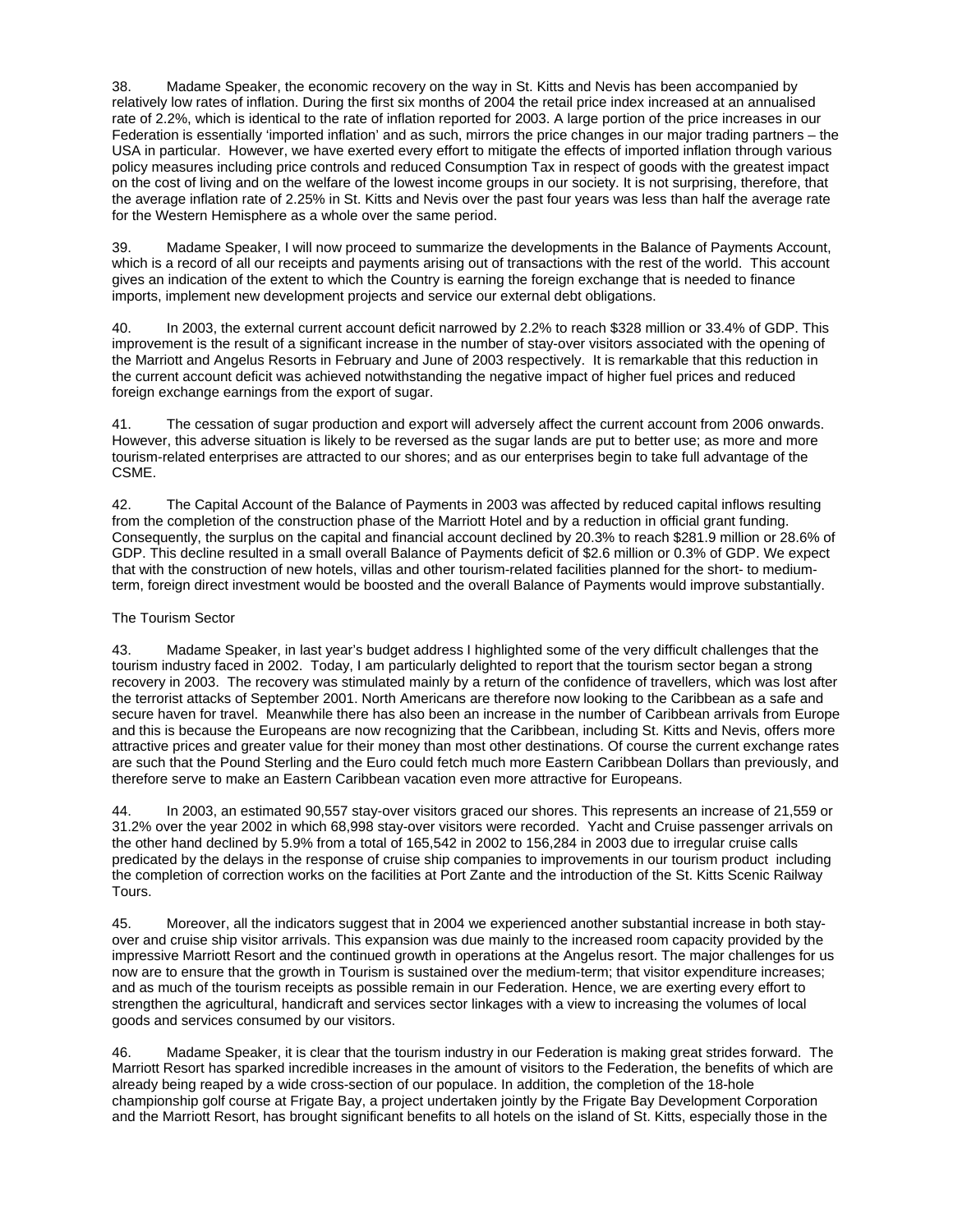Frigate Bay area. We are confident that our Country has now clearly positioned itself as an attractive private sector investment destination and that significant investment growth in the tourism sector will continue in 2005 and beyond.

47. Indeed, St. Kitts and Nevis is well on the way to achieving our goal of carving out a niche for ourselves in golf tourism. The construction of the La Vallee golf course is progressing smoothly and is expected to be fully operational by the commencement of the next tourist season; private developers are now working on plans to construct a golf course on the Southeast Peninsula as part of a major tourist resort development project; and Conde Nast Traveller, a very prestigious travel industry publication, recently recognized the Four Seasons Hotel in Nevis as having the "number one" golf course in the Caribbean and the eighth leading resort golf course in the entire world. The novelty and uniqueness of playing golf on different world class courses on the two sister islands of our Federation during the same vacation is already becoming a major attraction to our destination. Our aim over the medium- to long-term is that we would be able to invite recreational golfers from around the world to come to our Federation for at least a one-week holiday and experience a different golf course on every day of their vacation.

48. We are also pleased that the Warner Park Development Project is proceeding ahead of schedule and will be operational well in advance of the 2007 Cricket World Cup. In fact I am confident that the new facilities will be ready to host our first One-Day International Match in the middle of 2006. When you add to these developments the fact that the Four Seasons Resort has been named by Tennis Resorts Online as the premier Tennis Resort in the Caribbean, it can only be concluded that our Federation is well placed to begin the process of distinguishing ourselves as an important player in the sports-tourism market.

49. My Government recognizes that if we are to continue to accelerate the development of the tourism industry, then our visitors must be provided with easy and convenient access to our Federation. Hence, the St. Kitts Tourism Authority has been working arduously at increasing air traffic to the Federation. As a result of its efforts, US Airways, since the commencement of its direct services to the Federation from Philadelphia, has introduced another flight to the Federation originating in North Carolina. Even more exciting is the addition of American Airlines to the flight roster. The Airline made its inaugural direct flight on November 3rd of last year, operating 3 flights weekly from Miami, with an increase to 5 flights during the peak months of February, March and April. We expect that over time this schedule would be upgraded to a daily flight.

50. My Government has embarked on a number of other initiatives aimed at improving our tourism product, enhancing the experience of the visitors to our Federation and telling the world about us. We have established a National Cruise Committee that has taken an active interest in promoting the attractiveness of our Federation through ongoing island 'clean-up' programmes. In addition, we have placed multilingual signs at our historical sites for the convenience of our visitors, and have introduced tourism education in our schools with a view to cultivating a more service-oriented culture and greater sensitivity to tourism issues.

51. Madame Speaker, our tourism capital development plan is expansive and creative, and includes the improvement and expansion of the R.L. Bradshaw International Airport to accommodate more private and commercial jets as well as the very rapidly growing number of passengers who use the airport facilities. It also includes the further development of Port Zante through the construction of another pier that would be capable of accommodating all cruise ships, including an increasing number of those in the largest tonnage class of the Queen Mary 2. Over the past year, commercial investment activity at Port Zante has picked up steam considerably and a number of exciting developments are now underway. Not least among these developments is the rapid growth of the Amina Craft Market that now provides the opportunity for some 80 local arts and craft vendors to make a living by selling their various products to our visitors in an organized and well-regulated setting. Over the course of the coming year improved facilities for the smooth operation of Taxi and other transportation dispatching services will be constructed.

52. My Government is actively encouraging investment by the private sector in our tourism industry and the results have been quite heartening. The establishment of a Horseracing Track to international standards, a Golf Course and an Eco Hotel at Crystal Heights in the Whitegate Development area and the development of a Dolphin Park at the Southeast Peninsular will significantly boost our tourism product. Moreover, we are presently in discussion with a number of hoteliers for the construction of new hotels at various areas in the Federation, including the Southeast Peninsula, Frigate Bay, White Gate and La Vallee. At least three of these proposals are sufficiently advanced to give us confidence that construction is likely to commence within the next eighteen months.

53. Madame Speaker, as part of its marketing strategy the Ministry of Tourism in St. Kitts has branded its product as "St. Kitts – The Next Caribbean Adventure". This is indeed a most fitting label for a product that is emerging on the world stage in such a dramatic fashion. Our progress to date as an emerging destination is commendable but there is still much work to be done by all stakeholders. The future sustainability of our Tourism industry will depend largely on how well we plan for the future; raise awareness among our people of the benefits of the industry; strengthen economic and cultural linkages to our local communities; protect our natural environment and provide an interesting, safe, secure and healthy experience for all visitors. Madame Speaker, when you add our ongoing efforts to develop our human resources in all sectors of our economy, I am confident that our Tourism industry holds a very bright future for all of us.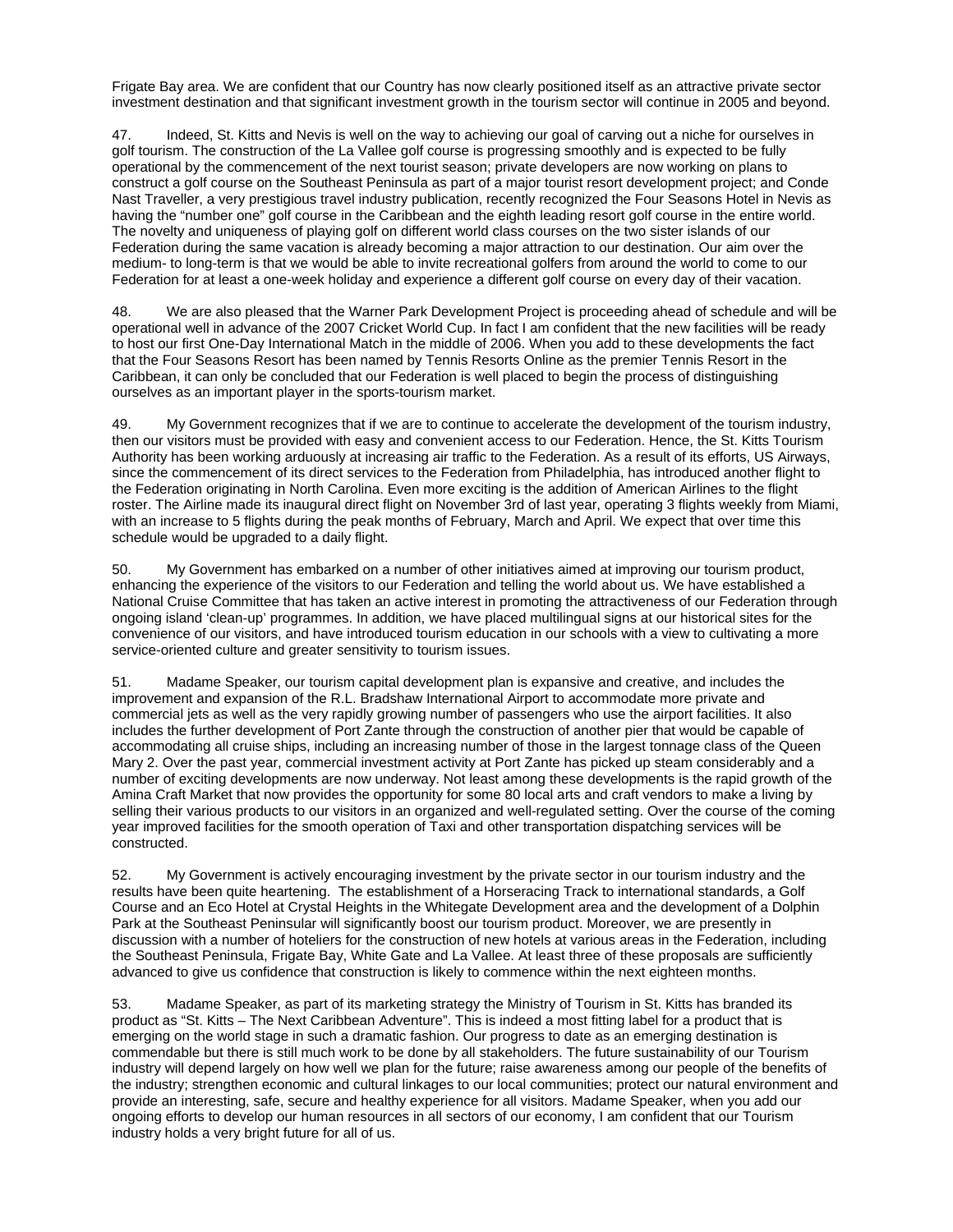### The Sugar Industry

54. Madame Speaker, the performance of the sugar industry has continued to move on its downward path. Sugar output for the 2004 crop fell by 2,098 tons or 12.9% to 14,157 tons relative to 16,255 tons in 2003. The volume of sugar exported fell by approximately 11% to 13,329 tons over 2003 exports, which resulted in a decline in net earnings from sugar exports. It is not surprising therefore that by the end of November 2004 the amount owing by the St Kitts Sugar Manufacturing Corporation (SSMC) to the St. Kitts-Nevis-Anguilla National Bank Ltd. and the Development Bank totalled \$307.6 million. By the end of the 2005 crop this liability will increase even further.

55. As our Governor General, His Excellency Sir Cuthbert Sebastian indicated in his recent Throne Speech, the situation has become even more difficult because the preferences we enjoy in the European Market is rapidly being taken away from us. The European Union Commission (EUC) has indicated that as part of the revision of its Common Agricultural Policy, it will reduce the intervention price from the current 622 Euros per ton to 506 Euros per ton for the period 2005/2006. A further reduction to 421 Euros per ton is proposed for 2007/2008. At these prices, no Caribbean country will be able to produce sugar profitably with their current levels of production cost. In St. Kitts and Nevis, in particular, this would result in the loss of over US\$1,200 for each metric ton of sugar we produce.

56. This decision of the EU Commission to dramatically reduce the price of sugar has carried the projected losses of the SSMC to levels well beyond the capacity of our financial system and our Country as a whole. Even at existing prices, the SSMC is contributing a mammoth 4% of GDP to the national debt each year. Any increase in this percentage would threaten the financial stability of our Country. Hence, we have had to accelerate the implementation of our plans to transition the SSMC away from the production and export of sugar.

57. Of course, we were cognisant of the results of our extensive public consultations which confirmed that the majority of our people appreciated the need for the Country to bring a halt to the massive losses and debt that the industry was accumulating. Moreover, we took full account of the view expressed in a number of meetings by the major stakeholders including the Labour Union, the Management of the SSMC, and a number of international donors such as the Inter-American Institute for Cooperation on Agriculture (IICA), the Caribbean Development Bank (CDB), the OECS, the Eastern Caribbean Central Bank, (ECCB) and the Economic Commission for Latin America and the Caribbean (ECLAC). At the end of this extensive consultative process we took the decision that immediately after the 2005 crop the SSMC would cease the production and export of sugar and reorient its operations to the provision of other agricultural goods and services.

58. Of course, the 2004 Manifesto of the Labour Party, which our people so overwhelmingly endorsed in October of last year, clearly sets out the key priorities that would guide the exit from sugar production. The 2004 Manifest indicates that:

"This exit strategy from sugar will give priority attention to: the provision of alternative job opportunities, particularly those to which sugar workers can easily transfer; worker's entitlements, including notice pay and severance pay; and a clear land use policy that falls in line with the developmental thrust of my Government."

59. The implementation of this exit strategy is now in full gear. My Government has established a Transition Team to manage the transition process, and they are now doing the necessary planning and costing in respect of the benefits to be paid to workers. We expect, therefore, that well before the end of this year's crop we would be in a position to announce a comprehensive package of benefits for the sugar workers.

60. In addition, we have solicited the assistance of a number of regional and international institutions to assist us in implementing the transition programme. In particular, the CDB has indicated its willingness to assist us in setting up a Land Use Management Unit that will play a pro-active role in implementing a land use policy aimed at ensuring that our lands will be put to the most productive use and generate maximum benefits for our people. We have also been working with a number of entrepreneurs to explore the feasibility of using sugar cane for other purposes including the production of animal feed, the co-generation of electricity, and the production of ethanol- and alcoholbased products including rum. Moreover, as part of the Government's overall privatization strategy, a number of units at the SSMC, including the service station and the welding and metalwork operations, have been identified for privatization or commercialization.

61. Madame Speaker, we are particularly concerned about the creation of alternative employment opportunities for the sugar worker. As you would have noted, some of the proposals for the use of the sugar lands still involve the cultivation of sugar cane. In addition, even where sugar cane is not cultivated, there would be need to continue environmental protection activities including the clearing of verges and general soil protection. We intend, therefore, to identify those workers who are least likely to find alternative employment and to give them priority in the allocation of jobs for these activities. We are also fashioning a comprehensive retraining programme to accommodate those workers with an aptitude for working in the others sectors of the economy. We are also in the process of strengthening the Small Enterprise Development Unit with a view to assisting sugar workers in pursuing entrepreneurial activities. The Transition Team has been actively pursuing these initiatives with a view to securing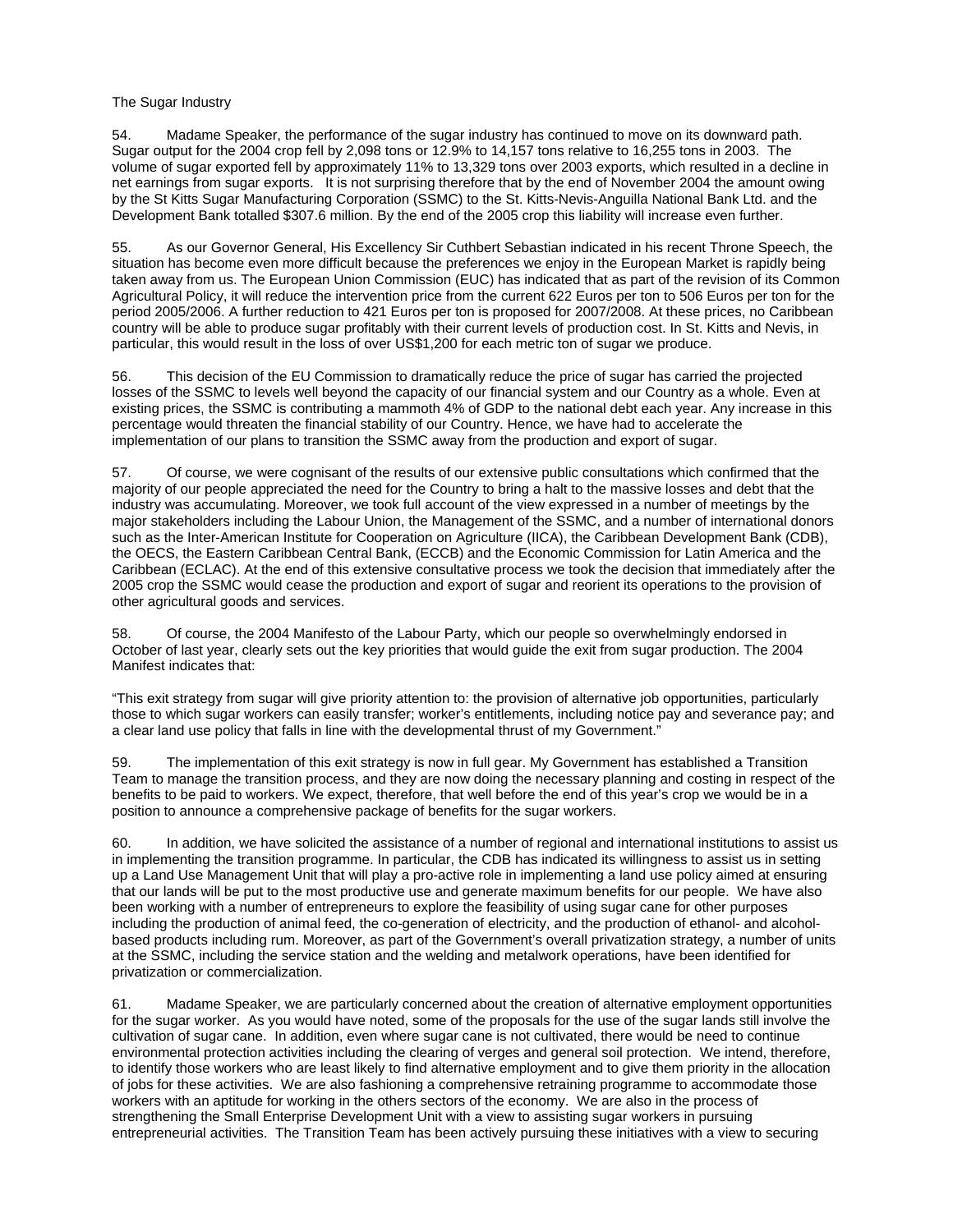their implementation before the end of 2005 crop. Indeed, we have received indications from a number of donor agencies of their willingness to help and the Transition Team has been mandated to act as an interface between the Government and the donor community.

## Non-sugar Agriculture

62. My Government sees the non-sugar agriculture sector as an important pillar of our economic base. Moreover, its contribution over the years to our socio-economic and environmental stability is immeasurable. With the problems being experienced by the sugar industry, further development of our non-sugar agricultural sector is critical. The major goals of the Non-sugar Agricultural Sector Development Programme include enhanced food security, the reduction of our import bill, the retention of a greater portion of tourism receipts by supplying more food and agriculture produce to the hospitality sector, and the generation of additional employment and entrepreneurial opportunities especially for those persons moving away from the sugar industry.

63. In pursuing these goals, the Department of Agriculture is exerting every effort to improve productivity by providing enhanced extension services to our farmers and by promoting improvements in our irrigation and in the technology deployed by our farmers. In this regard, we have already implemented the Estridge Irrigation Project to provide farmers in that area with easy access to water, and we intend replicate this project in other parts of the Federation. In fact, the Department of Agriculture has successfully submitted a plan to an FAO/CARICOM/CARIFORUM/Government of Italy Food Security Project for the development of irrigated vegetable production and the sum of \$129,000 has been allocated for the demonstration of irrigated vegetable production on farmers' fields in St. Kitts and Nevis.

64. Madame Speaker, the activities of the Department of Agriculture and of our farmers have yielded positive results. During the first nine months of 2004, vegetable production remained at a very satisfactory level and, in a number of cases, surpassed the relatively high levels of production that were achieved in 2003. When compared with 2003, white potato production in 2004 increased from 220,000 lbs to 265,000 lbs; sweet pepper from 54,000 lbs to 81,000 lbs; cabbage from 170,000 lbs to 176,000 lbs; and carrot production increased from 180,000 lbs to 227,000 lbs. Most importantly, local production of cabbages, carrots, sweet peppers and tomatoes was able to meet the domestic demand for some four months during the first half of 2004. Our aim over the medium-term is to fully satisfy local demand and to enhance the relatively low volume of exports to the neighbouring islands, especially those islands with well-developed hospitality sectors but very limited agricultural capabilities.

65. Madame Speaker, these increases in output have enabled our farmers to penetrate the hospitality sector with more and more supplies of fruits and vegetables. This activity is being coordinated by the Marketing Unit at the Department of Agriculture through the distribution of regular market intelligence reports that keep the hospitality sector informed of local produce availability. The Marketing Unit also keeps the farmers informed as to the products that are likely to achieve success in the market place.

66. For instance, the Agriculture Department has successfully promoted the production of cantaloupe and honeydew melon and the results have been quite heartening. We therefore expect that quite shortly production by our farmers will reach to the level necessary to ensure that these items appear on the tables of our restaurants and hotels and on the shelves of our supermarkets on a regular basis. Similarly, the Department of Agriculture has observed that the demand for pineapples is quite high relative to the 20,000 lbs produced in 2003 and 30,000 lbs produced in 2004. Hence the Department has established a pineapple farmers group, and has obtained the necessary financing to import larger quantities of planting material for the benefit of the farmers. Hence, we expect that, over time, the output of pineapples will expand quite rapidly and satisfy a much greater proportion of the demand for this item.

67. Madame Speaker, I am pleased to report considerable progress in meat production. The boneless beef initiative that was launched in October 2001 has continued to positively impact livestock production in St. Kitts. Beef production for the period January to September has increased from 87,000 lbs in 2001 to 128,000 lbs in 2003 and 195,000 lbs in 2004. Local farmers are now supplying over 75% of the boneless beef, ground beef and beef patties that are consumed in St. Kitts. This impressive growth has resulted from several factors including technical leadership from the Department of Agriculture, upgrading of the Basseterre Abattoir, successful control of the Tropical Bont Tick, distribution of land for livestock development, enhanced farmer support, and the operation of two meat processing plants.

68. Madame Speaker, production of pork has also shown significant increases during recent years. The impetus for this has been linked to the formation of the Progressive Pig Farmers Association in 2000. This group is actively involved in the importation of feed and has also imported improved breeds of pigs with a view to improving productivity. Pork production for the period January to September has increased from 55,000 lbs in 2001 to 98,000 lbs in 2003 and has declined somewhat to 95,000 lbs in 2004. A gradual improvement in animal husbandry practices is being observed and this should facilitate greater penetration of supermarket outlets.

69. Madame Speaker, mutton production continues to be low despite a strong market demand for local sheep and goat meat. Mutton production for the first nine months of the year increased from 28,000 lbs in 2002 to 38,000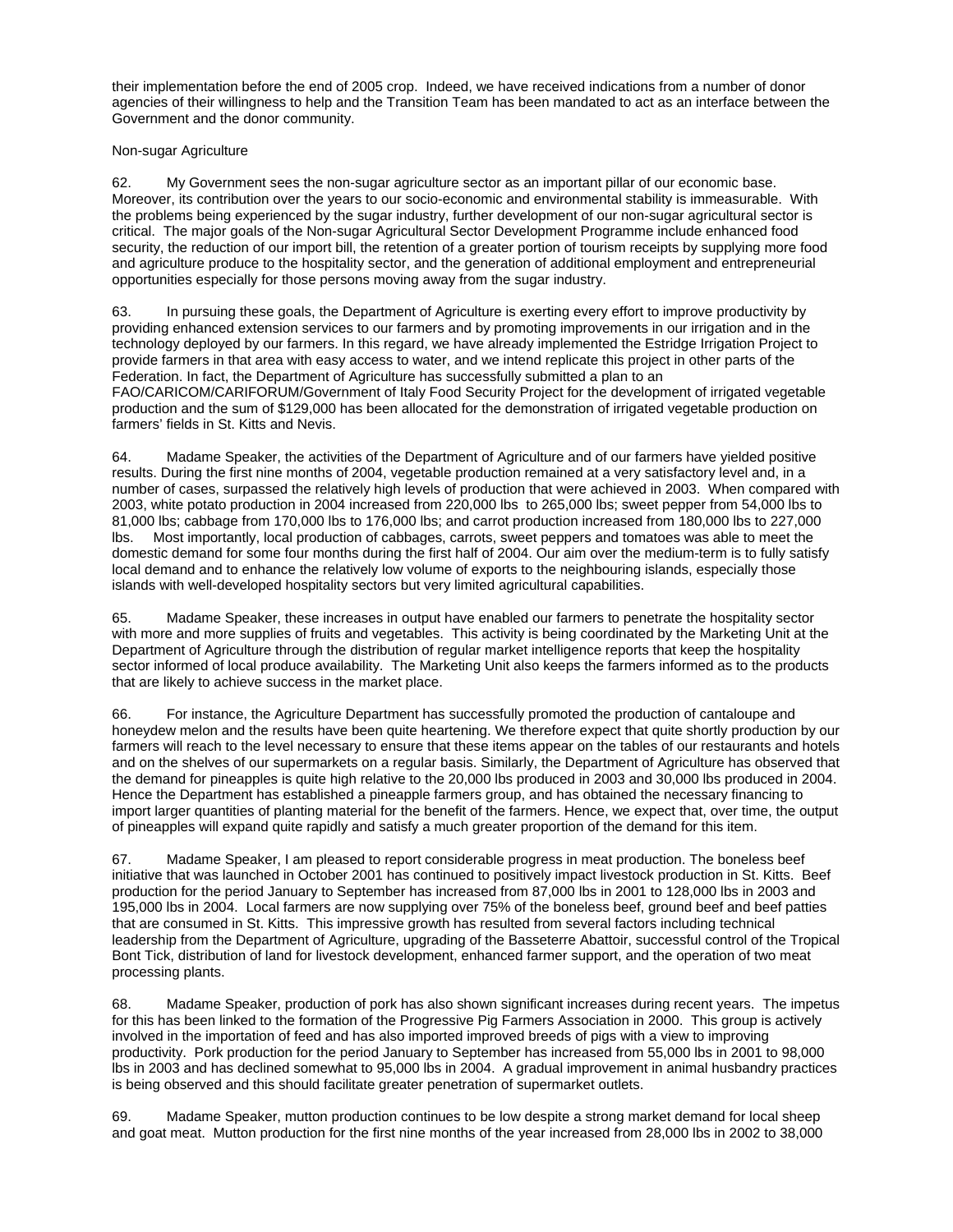lbs in 2003 but recorded a marginal decline to 37,000 lbs for 2004. Farmers' attempts at sheep and goat rearing are constantly being frustrated by the high incidence of dog attacks. There is also an urgent need for farmers to develop a commercial approach to small ruminant production. The Ministry of Agriculture intends to play an even more proactive role in promoting greater collaboration among the farmers involved in goat and sheep rearing, and fostering a business culture among this group.

70. Turning our attention to Fisheries, Madame Speaker, total fish landings for the first nine months in 2004 increased to 660,240 lbs from 492,760 lbs in the same period in 2003. This increase was again attributed to landings of the high priced species including snapper, conch and large pelagic species namely dolphin and tuna. It is estimated that 53,089 lbs or 8% of total landings with a value of \$351,372 were purchased from the fishermen and sold by the Basseterre Fisheries Complex. We expect that by providing additional retail facilities for fishermen around the island and by providing even more effective management for these facilities, the value, convenience and usefulness of these facilities to the fishermen will improve dramatically.

71. In this regard discussions are already underway between my Government and the Government of Japan for the establishment of a Fisheries Development Project to enhance the fishing operations in Old Road, Sandy Point and Dieppe Bay. A preliminary study phase of the project has been completed and a basic design phase is presently ongoing. This project is scheduled for implementation in 2005.

Industrial and Enterprise Development, Commerce and Consumer Affairs

#### Industrial and Enterprise Development

72. Madame Speaker, the performance of the manufacturing sector is heavily influenced by the level of economic activity in our major markets, especially the USA. Hence, the sector which had performed relatively sluggishly up until mid-2004 is now showing signs of recovery in line with the increased economic activity in the USA and our other trading partners. Accordingly, although in the first half of 2004 Sensor Scientific Ltd. closed its operation and a few other enterprises scaled back production, by the end of the second half of that year performance had improved and at least two companies, Jaro Ltd and Kajola Kristada Ltd., had acquired additional factory space. These two companies indicated that they would be expanding their product line and employing additional workers for the manufacturing of the new products. We expect that as global recovery gathers momentum, output in our manufacturing sector will grow even more rapidly.

73. Of course, our manufacturers have been facing much stiffer competition as a result of trade liberalization. My Government is aware that these enterprises would require much assistance in staying afloat and in improving the competitiveness of the goods and services they produce. The Ministry of Foreign Affairs, International Trade, Industry and Commerce has been mandated to establish ongoing dialogue with the enterprises in this important sector with a view to identifying their needs, providing enhanced assistance to them and ensuring that their views and concerns influence all foreign relations and international trade negotiations.

74. This Ministry also has an important role to play in facilitating small business development. In this regard, the Government is now considering a comprehensive policy in respect of small business development including a set of proposals to provide additional assistance and concessions to such enterprises. The Small Enterprise Development Unit (SEDU) is already providing assistance to some of these enterprises through their training, monitoring, mentoring and financing programmes. For instance, in the eleven-month period up to November 30, 2004, the Small Enterprise Development Unit (SEDU) disbursed funds totalling \$494,000 to fifty-six (56) small businesses in our Federation. These businesses included food vending, landscaping, entertainment and garment manufacturing operations.

#### Commerce and Consumer Affairs

75. Madame Speaker, during 2005 my Government will continue to focus on strengthening the legal and institutional frameworks that are required to adequately administer the affairs of the consumer in a liberalized, integrated economic environment. In addition, Department of Consumer Affairs will continue its campaign to heighten public awareness of their rights as consumers and to assist the public in asserting these rights in an informed and effective manner.

76. With regard to institution building, my Government will provide training for five (5) officers of a proposed Consumer and Competition Affairs Bureau and four (4) officers to serve the Business Tribunal including three (3) Tribunal Adjudicators. The training is being financed by the Organization of American States (OAS), and will be conducted by the Department of Licensing & Consumer Affairs of St. Thomas, United States Virgin Islands and the University of Vermont.

77. The Consumer and Competition Affairs Bureau will be an autonomous statutory body that will administer the Consumer Affairs Act 2003, a proposed Competition Act, the Licensing and Price Control Act, a proposed Consumer Credit and Utilities Regulation Acts, and other relevant laws. The Tribunal will provide expeditious resolution of business disputes in a manner and atmosphere that will be comfortable, accessible and affordable to all consumers.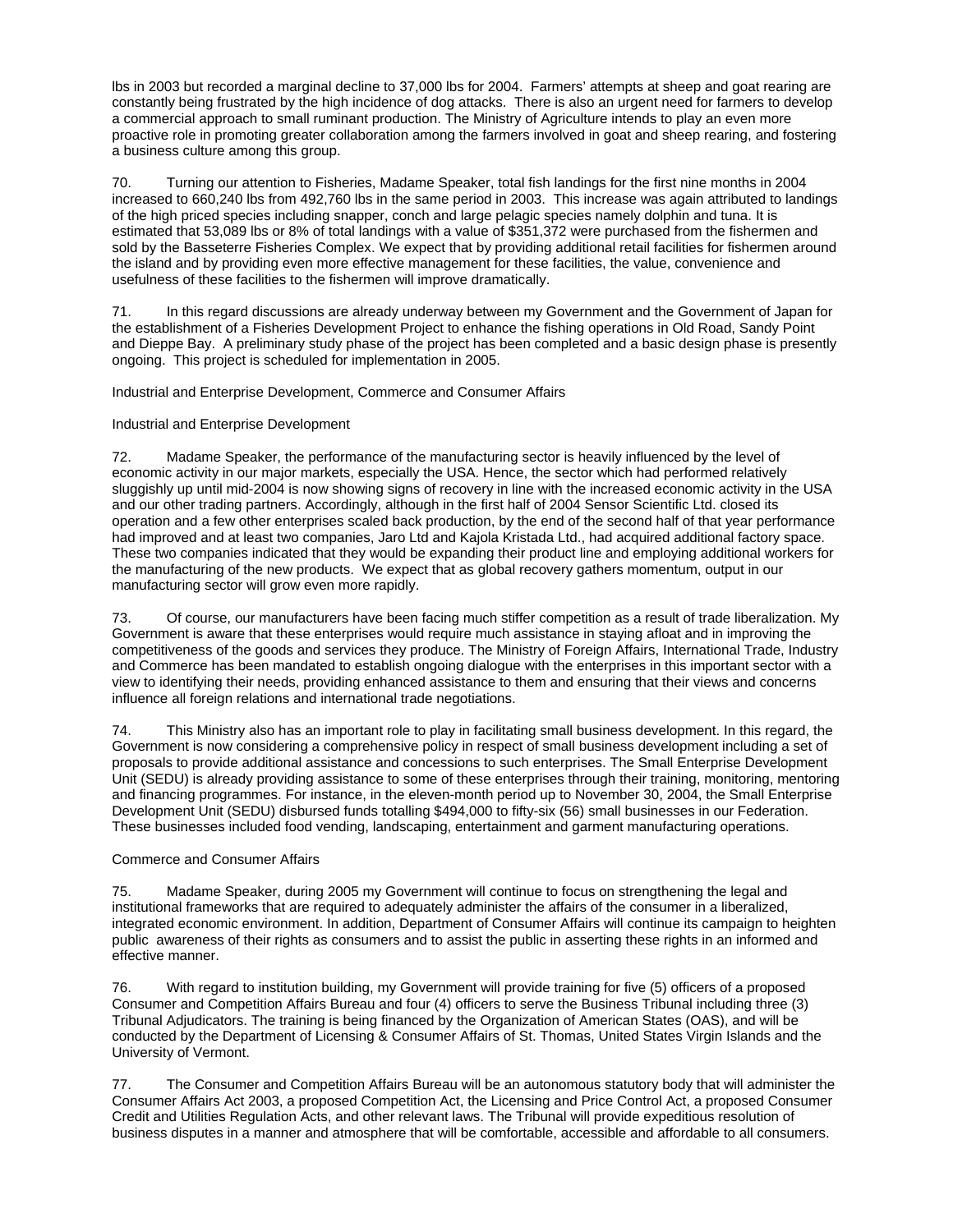78. Madame Speaker, the Bureau of Standards continues to play a critical role in consumer protection. In this regard the Caribbean Regional Organisation for Standards and Quality (CROSQ), which was mandated to promote the harmonization of metrology systems within CARICOM, is working with our Standards Bureau to develop metrology capabilities. Such capability would not only help to ensure that the goods consumed in St. Kitts and Nevis meet international standards but it would also help our enterprises to produce goods of the standard necessary to enter foreign markets.

Information Technology and Telecommunications

79. Madame Speaker over the past year, the telecommunications and information technology sector in our Federation has continued to flourish and to open new avenues of advancement for our people. The signing of the Eastern Caribbean Telecommunications Authority (ECTEL) Agreement some three (3) years ago was critical in shaping the direction of the telecommunications sector here in St. Kitts and Nevis.

80. As a result of the liberalized environment created by the ECTEL agreement there are now two cellular phone companies, AT&T and UTS-Cariglobe, busily installing the appropriate infrastructure and equipment which will allow them to begin offering services to the people of St. Kitts and Nevis by the end of the first quarter of this year. In addition, The Cable will be providing fixed line telephone services including local and overseas calling capabilities. A number of other telephone service providers have also entered the market, having obtained simple voice retail licenses.

81. Of course such advances in telecommunications and information technology must be supported by appropriate training and human resource development activities. Hence, my Government will continue to improve on the computer education provided in our primary and secondary schools and expand the activities of the computer laboratories at the schools. We understand however, that even adults need to keep pace with technological developments if they are to function properly at the workplace. We therefore provide them with a variety of training opportunities through programmes, such as the Rural Computer Education Programme, that target adults with little or no knowledge of information technology.

82. Madame Speaker, our initiatives in information technology are achieving the desired results. St. Kitts and Nevis already has a relatively high rate of penetration in both telephone and Internet services. It is ranked 20th in the world in internet access availability. Internet access is already available in all our institutions of learning, and in the coming year, additional services will be made available to community centres, clinics and community-based institutions, so that no one would be left behind in this digital age.

### The Financial Sector

83. Madame Speaker, the commercial banks in the Federation have maintained their robust growth in 2003 with total assets reaching \$2.2 billion which represent an increase of \$271 million or 14% over the previous year. Similarly, deposits have also displayed an upward trend growing by a commendable 8% to \$1.5 billion at end of that year. Loans and advances, however, remained constant at \$1.1 billion at the end of 2003. This was mainly because of the fiscal adjustment undertaken by the Government and the resulting reduction in the advances and loans made to the Government in that year. The relative fast rate of growth of deposits served to boost the liquidity of the banking system. The increased liquidity in the banking system pushed down the loans and advances to deposits ratio from 79% at the end of 2002 to 72.0% at the end of 2003.

84. However, in 2004, as banks reduced lending rates and the rate of growth of the economy improved, the demand for loans picked up considerably so that by the end of September 2004 loans and advances had increased by 17.3% to reach \$1.3 billion while deposits had increased by 13% to reach \$1.7 billion. Consequently, the banks were able to reduce their excess liquidity, and the loans and advances to deposits ratio increased from 72% at the end of 2003 to 74.3% at the end of September 2004.

85. Madame Speaker, the Development Bank of St. Kitts and Nevis also plays an important role in the financial sector. In 2003 the Bank approved 1,139 loans totalling \$69.8 million. Of this amount, the Bank allocated \$0.4 million to Agriculture, \$1.2 million to Industry, \$8.7 million to Education and \$13.7 to Home-Mortgage Financing. Over the last eleven months of 2004, the lending activity of the Bank picked up even more significantly, with 1,357 loans being approved for a total of \$105.8 million. A sharp increase in Education and Home Mortgage loans of 54.2% and 50.3% respectively is particularly noteworthy. This is indicative of the Bank's success in allocating resources to the areas identified as priority by the Government.

#### International Financial Services

86. The International Financial Services sector has been expanding in recent years in response to the effective Marketing and Promotion Programme implemented by the Marketing and Development Department of the Ministry of Finance. In particular, up to November 2004 there was a 10% increase in the number of ordinary companies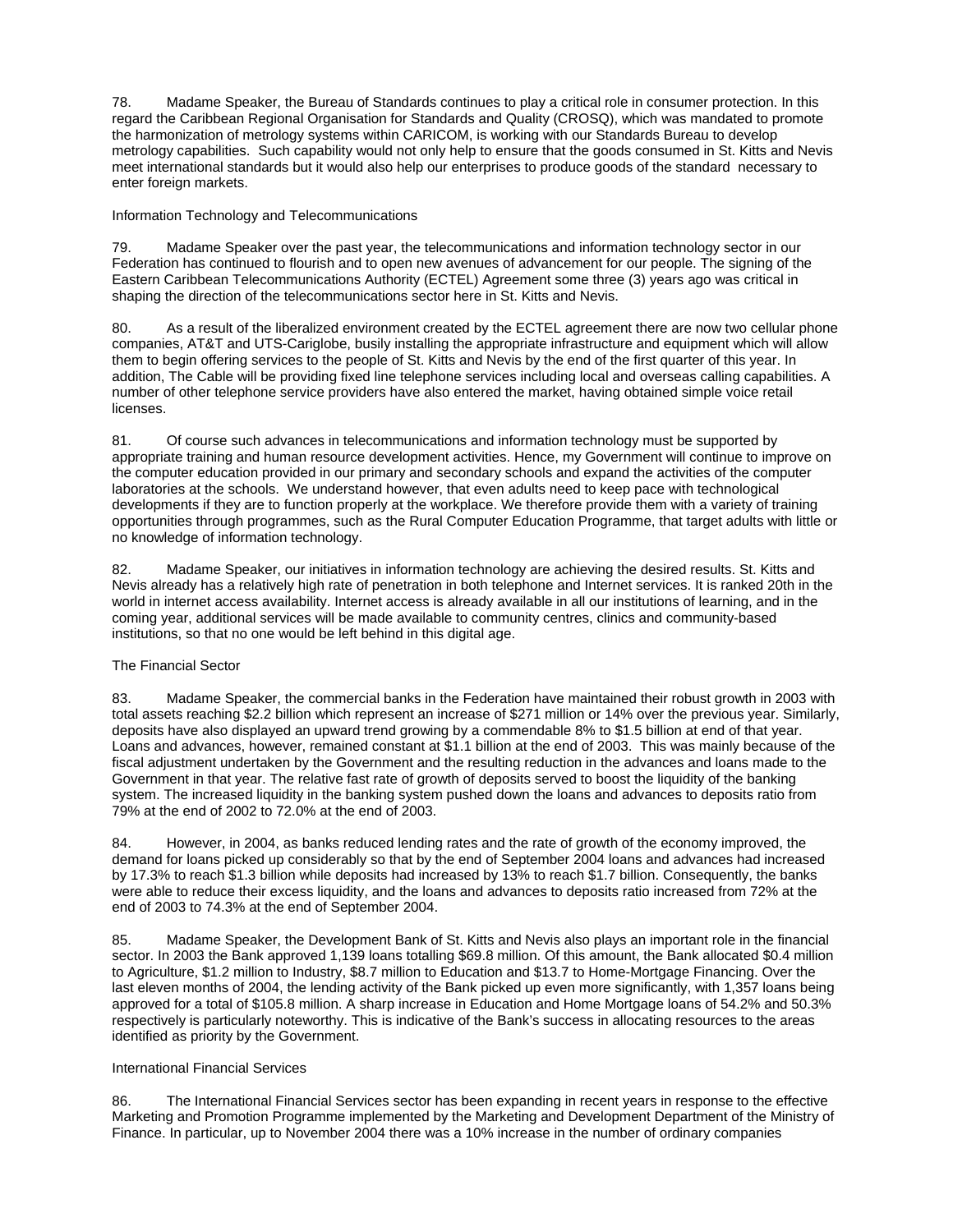registered and a 30% increase in the number exempt companies registered. We have been also consulting with the service providers with a view to making company and trust legislations more user-friendly while at the same time maintaining international regulatory standards. We expect that these activities will significantly accelerate the pace of growth of company and trust registrations.

87. Madame Speaker our new Foundations Legislation is also generating some interest in the marketplace as there are already 24 Foundations registered in St. Kitts and Nevis in under a year since the formal launch of this vehicle. In 2005 we will devote much of our marketing effort to the creation of a niche in foundations and segregated portfolio companies. The Marketing and Development Department will also devote much of its effort and resources to the promotion of our International Ship Registry, which we expect will grow very rapidly over the next few years.

88. The Marketing and Development Department also plays an important role in investment promotion. We expect that during this year, the Department would be upgraded into a 'one-stop' shop for investors. However, for the Department to effectively play this role, it will become necessary for us to streamline the administrative procedures with respect to investment projects, and prepare a comprehensive manual setting out the procedures for undertaking investment in St. Kitts and Nevis. We have already commenced work in these vital areas and we expect that the new system will be fully implemented by the end of June 2005. It is our aim that these innovations will help to remove any 'hassle' and excessive 'red tape' from the investment process and thereby make our Country even more attractive to local and foreign investors.

89. Madame Speaker even as we promote and develop our financial sector, we must pay particular attention to regulatory issues, and we must exert every effort to keep our financial system reputable and clean. Hence, we have been very proactive in implementing our Anti-Money Laundering Programme. In particular, the Financial Services Department, acting in accordance with the provisions of the Proceeds of Crime Act 2000, has conducted on-site antimoney laundering examinations of 100% of the money services sector, approximately 55% of the insurance sector and 40% of the international financial services sector. In addition our Financial Services Task Force, which has representatives from both islands of the Federation, has been working tirelessly to implement the recommendations contained in the reports in respect of the IMF Financial Sector Assessment Programme and the Mutual Evaluation of our Anti-Money Laundering and Combating Terrorist Financing framework.

### Money and Capital Market Development

90. Madame Speaker, my Government, along with other Governments of the Eastern Caribbean Currency Union (ECCU), continues to facilitate the ongoing development of money and capital markets and to put in place the necessary enabling environment. The Eastern Caribbean Securities Market (ECSM) is now into its fourth year of operations and it has been making considerable progress. There are now seven companies listed on the Eastern Caribbean Securities Exchange (ECSE), and there have been two very successful initial public offerings (IPO's). The ECSE now seeks to expand its product range by encouraging other existing public companies to list, by encouraging IPO's of leading private companies and by listing companies from the other CARICOM countries. To this end my Government has enacted the necessary amendments to the securities legislation to enable the ECSE to undertake the expansion into the wider CARICOM and thereby position itself to become the leading regional exchange within CARICOM, as we move into the CSME.

91. Of course, regional Governments are also accommodated on the ECSE platform. The Regional Government Securities Market (RGSM), since the initial bond issue by my Government in November 2002, has gathered momentum, and there are now regular monthly issues of securities on this market. There are ten sovereign issues by four ECCU member governments now listed.

92. Madame Speaker, despite the outstanding progress the Currency Union has made in capital market development, there is still much work to be done. In particular, the Eastern Caribbean Enterprise, which is expected to mobilize equity and loans for our enterprises, is now being developed and it is scheduled to be launched during the course of this year. Shortly thereafter we expect the Eastern Caribbean Unit Trust to take form and shape.

93. My Government strongly supports these initiatives aimed at financial deepening and the creation of a single financial space in the Eastern Caribbean Currency Union. They not only further the process of regional integration but they also complement my Government's own Financial Sector Development Programme aimed at making St. Kitts and Nevis a leading international financial centre.

## PUBLIC FINANCE

Fiscal Review and Debt Management

94. Madame Speaker, the revenue collections for 2003 totalled \$255.9 million, surpassing the previous year's collections by \$21.1 million or 9%. Recurrent Expenditure recorded an increase of \$9 million or 3.4% ending the year at \$273.5 million. For the second consecutive year the rate of increase in revenue collections has surpassed the rate of increase in expenditure. It is particularly noteworthy that while Recurrent Expenditure increased by 14.5% between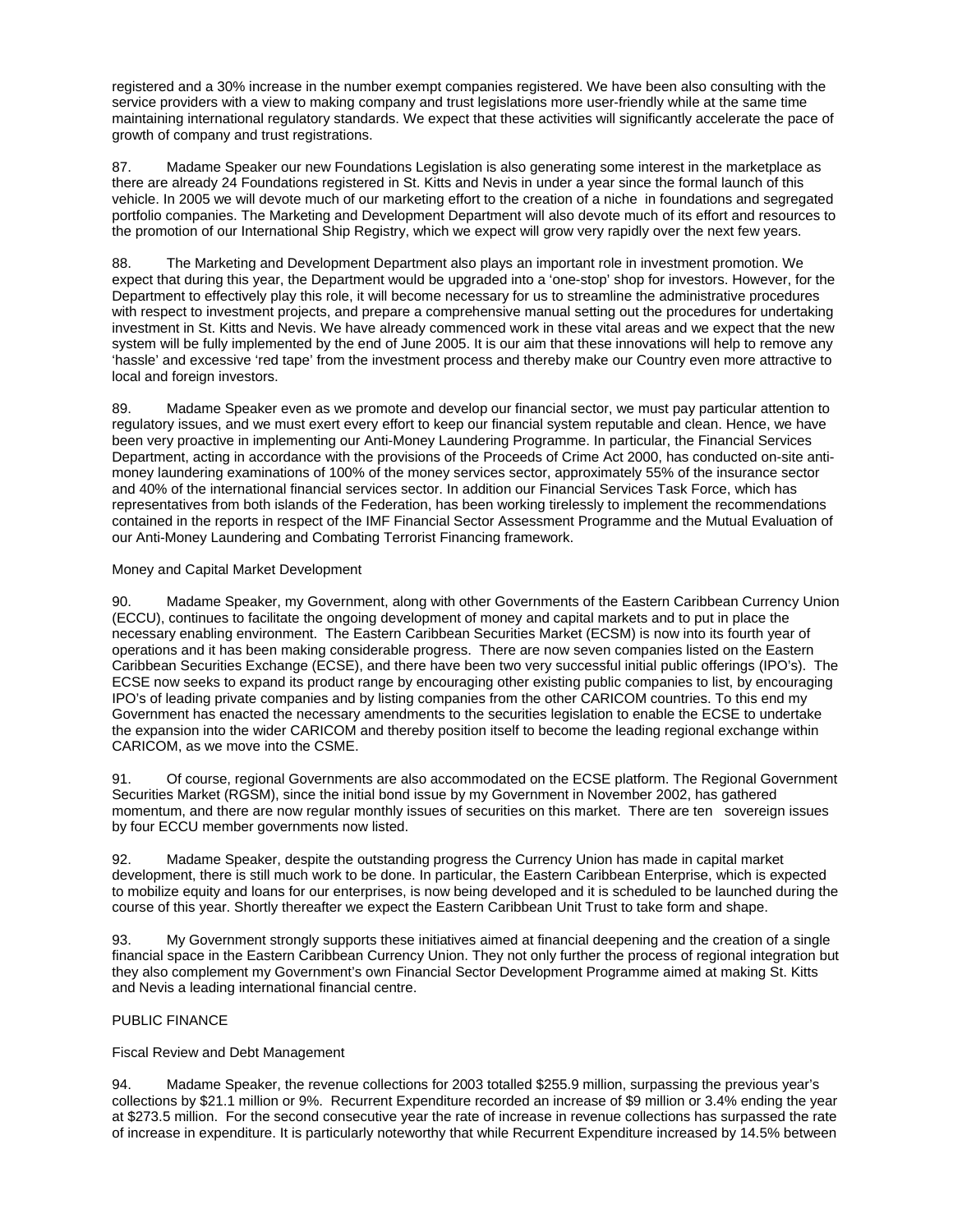1999 and 2000, it has only increased on an average of 3.8% for the years 2001 to 2003. Madame Speaker, this dramatic slowdown in the growth of Recurrent Expenditure provides clear evidence of the efficacy of our Fiscal Stabilization Programme. Our aim, however, is to expeditiously move the recurrent account balance from the deficit of \$17.7 million recorded in 2003 to a surplus of a sufficient magnitude to make a meaningful contribution to the funding of the Capital Budget.

95. Capital Expenditure, including direct payments and purchases by donors, amounted to \$44.8 million compared to \$100.3 million in the previous year. This substantial reduction in Capital Expenditure combined with the substantially improved performance on the Recurrent Account brought the overall deficit for the year to \$70.8 million, the lowest overall deficit in five years. As a result of this improved fiscal performance, the primary balance improved by over 8.9% of GDP to reach a deficit of just under half of 1% of GDP.

96. Madame Speaker, further examination of Recurrent Revenue reveals that there was improvement in collection in all of the main categories of Revenue, namely Taxes on Income, Taxes on International Trade, Taxes on Domestic Goods and Consumption, and Non-Tax Revenue. This improvement in Revenue collections, in a year in which real economic growth was 0.6%, reflects the great strides that we have been making in enhancing the efficiency of the revenue collections process.

97. The increase in Recurrent Expenditure resulted from increases in Operating and Maintenance Services, Interest on Debt, and Grants and Contributions. Operating and Maintenance Services increased mainly as a result of an increase in the cost of fuel used in the generation of electricity, while Interest on Debt increased by \$8.2 million or 14.4 % to reach \$65.1 million, mainly as a result of the increased stock of debt emanating from the deficit in the previous year. We were pleased, however, that as a result of the tighter controls instituted in respect of the recruitment of new workers and in the payment of overtime and other payroll-related charges, we were able to achieve a reduction of \$600,000 in total salaries wages and allowances without having to lay-off a single person.

98. Madame Speaker, the reduction in Capital Expenditure in 2003 was based on a strategic decision to bring the Capital Budget in line with our fiscal stabilization targets, while at the same time, give emphasis and priority to those projects that facilitate growth and those that make the maximum contribution to the social development goals of my Government. For this reason, during 2003, Capital Expenditure was spent in the General Administration Sector, the Social Services Sector, the Economic Services Sector and the Economic Infrastructure Sector.

99. Hence, during 2003, we continued to move the Country forward by implementing a creative blend of social and economic projects including the Upgrade of the Basseterre Public Market, the Pig Production Unit, the Bourryeau Road, preparatory work in respect of the West Basseterre Bypass Road, the Hurricane Lenny Rehabilitation work including sea defense, the Electricity Supply Improvement Project, the Water Supply Improvement Project, the Basic Education Project, the CFB College Hospitality Unit, HIV/Aids and Pogson Hospital Projects, the third and final phase of the JNF General Hospital Development, the St. Paul's Sporting Complex and the Saddlers Sporting Complex.

100. Madame Speaker, there is no better overview of the performance of the Government in 2003 than that provided by the IMF in the following extract from their Report on the 2004 Article IV Consultations:

"The fiscal position improved markedly in 2003-04, with the primary balance of the central government expected to record a small deficit of ½ of one percent of GDP. The primary deficit of the central government was cut by 10% of GDP in 2003, reflecting major reductions in capital outlays, as well as improved revenue collections (largely due to strengthened tax administration) and enhanced control over non-interest expenditures."

101. However, in that report the IMF also indicated that "despite the improvement in fiscal outcomes, the public debt-to-GDP ratio continues to increase, and notwithstanding debt management operations, interest costs are rising." Indeed the debt stock (including the debt of the SSMC, the Nevis Island Administration and public corporations in St. Kitts and Nevis) is now in the region of 171% of GDP, which is well outside the levels that we would deem acceptable. Consequently, we intend to implement an aggressive reduction strategy that would progressively reduce the debt stock over time. The elements of that strategy, which were outlined in the recent Throne Speech, include the following:

Firstly, the intensification of our Fiscal Stabilization Programme through enhanced efficiency in revenue collections and tax management; reduced expenditure, including the reduction of the number of public sector workers through attrition; and the continued refinement and adjustment of tax policy. In this regard, we will carefully examine the report of the Tax Commissioners appointed by the Monetary Council of the ECCB, with a view to implementing the recommendations that are deemed feasible in the context of specific local circumstances. We also intend to make full use of the study that the World Bank has been undertaking in respect of public sector expenditure management in the OECS.

Secondly, active Asset Management, including the implementation of a comprehensive privatization and commercialization programme aimed at mobilizing considerable resources through more effective utilization of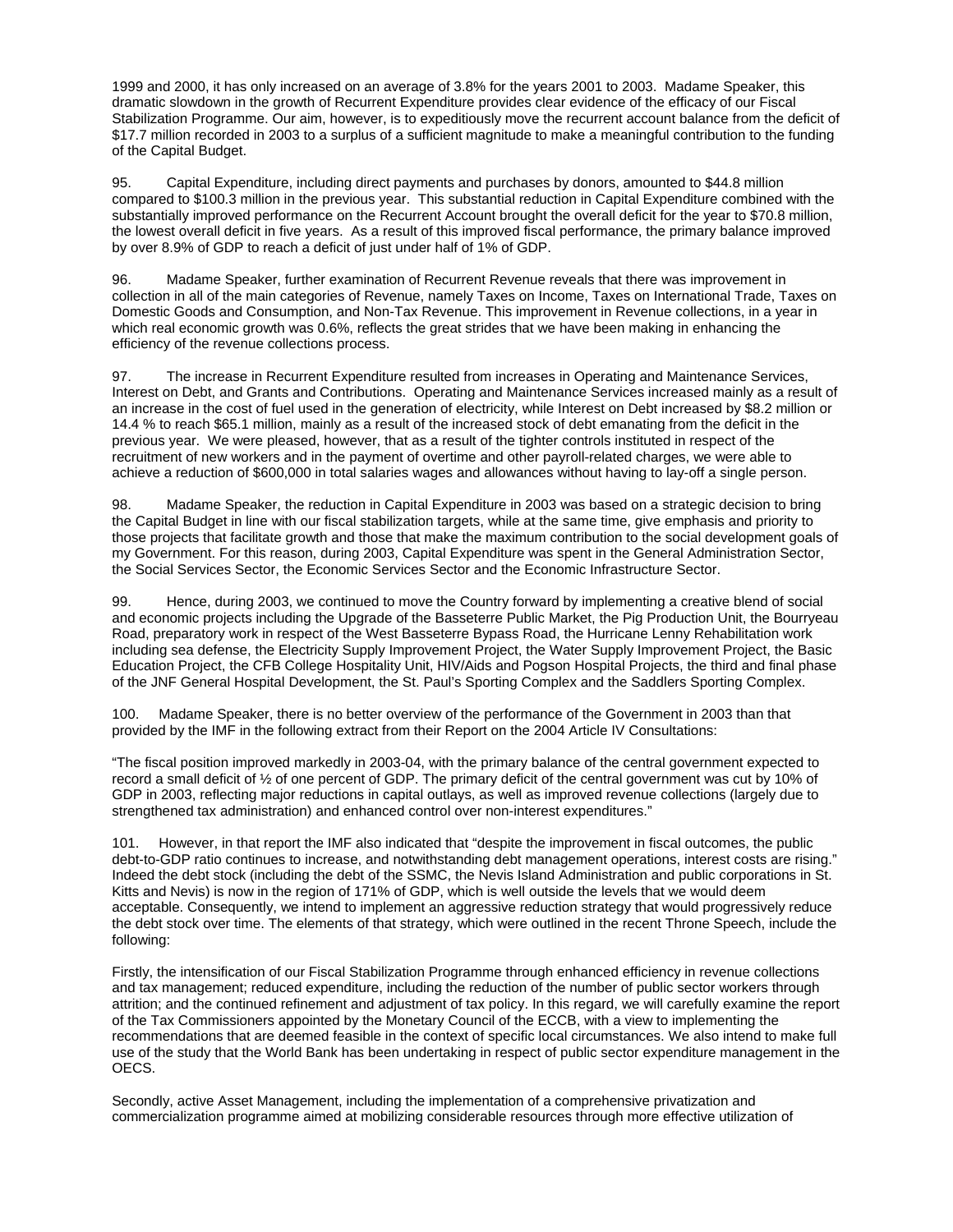Government's assets and enterprises and the sale of selected assets and enterprises where this is deemed appropriate and consistent with the interest of our Nation and the aspirations of our people.

Thirdly, continued Liability Management aimed at reducing the cost of debt and minimizing financial risk by adjusting the maturity of debt through refinancing where this is feasible.

And fourthly, the continuation and strengthening of the policies aimed at spurring economic activity and enhancing growth. The acceleration of the pace of growth of the GDP would directly reduce the debt-to-GDP ratio, and would indirectly reduce it by enhancing the revenue intake of the Government, thereby facilitating the commitment of more resources to the repayment of debt.

102. Madame Speaker, all of these activities are ongoing and our efforts over the next few years will be aimed at intensifying these activities. I have already outlined the progress that we are making in fiscal consolidation and in spurring economic activity and enhancing growth. Moreover, in respect of Liability Management, the IMF reports that we have been making some progress in this area. In particular, the 2004 Article IV Report indicates that "the Authorities have extended the maturity of the existing debt stock and lowered the cost – largely by refinancing domestic debt with external commercial debt." Unfortunately, with international interest rates rising and expected to increase even further, the scope of such activities is limited, except we are able to make a serious dent in the stock of debt, and thereby push down the interest rates applicable to St. Kitts and Nevis by changing our risk profile.

103. Madame Speaker, our Privatization and Commercialization Programme is now ready to move into full gear. We have established a Privatization Unit to carry forward the process and that Unit has identified a wide range of public sector assets that would be suitable for privatization or commercialization. The assets or enterprises proposed for privatization or commercialization include the Central Marketing Corporation (CEMACO), the Quarry Operations, the Development Bank, Government's ownership interest in Cable and Wireless and in the Cable, the Electricity Service and appropriate assets, operations and real estate of the SSMC. In addition, we intend that as part of a comprehensive Land Use Management Policy, a considerable portion of the lands that are currently under sugar cane cultivation would be offered for sale for purposes deemed consistent with our developmental goals.

104. Madame Speaker, the IMF, in their visit last month, projected that with the proposed implementation of the Privatization Programme and the strengthening of the Fiscal Consolidation Programme through continued enhancement of the efficiency of tax administration and appropriate change in tax policy, we could reduce the total public sector stock of debt by over 40% of GDP. Moreover, the Privatization Unit has planned an even more accelerated commercialization, privatization and asset disposal programme than that assumed by the IMF. If this is successful, then the reduction in debt over the next five years could be even more substantial, and we could realistically look to bring the debt level to well below 100% of GDP in a ten-year period.

105. I must also mention that the St. Kitts-Nevis-Anguilla National Bank has proposed a creative strategy for dealing with the massive debt of the SSMC. It entails, among other things, the issuance of Government bonds with no maturity and with a much lower interest rate than currently paid by the SSMC. The Government is studying this proposal with a view to entering into detailed negotiations with the National Bank. We expect that our efforts of bringing down the public sector debt-to-GDP ratio will receive a tremendous boost from our recent decision to transition the SSMC away from the production of sugar and from our ability to enter into a mutually agreed arrangement with the National Bank concerning the current stock of debt of the SSMC.

### Fiscal Prospects

106. Madame Speaker, the Financial Summary on the first page of the Estimates projects Recurrent Revenue for 2005 at \$322.3 million. This represents an increase of \$37.9 million or 12.3% when compared with the estimate of \$284.4 million for 2004. Recurrent Expenditure has been estimated at \$308.3 million representing an increase of \$39.4 million or 14.7% over the estimate for fiscal year 2004. We are, therefore, estimating a Recurrent Account surplus of \$13.9 million for 2005.

107. Madame Speaker, our ability to reasonably project a current account surplus despite all the challenges which confront us both domestically and internationally is evidence of our commitment to the stabilization of our fiscal position. This signifies that despite the level of the public debt we intend to generate an adequate amount of Recurrent Revenue to meet expenditure on Personal Emoluments, Goods and Services, Transfers and Subsidies, and Interest Payments, and to make a substantial contribution to capital projects. We consider this target to be attainable in view of the revenue trends in recent years and our demonstrated ability to contain the growth of expenditure. Indeed, the attainment of this surplus would build on our achievement in 2003 when we were able to reduce our Recurrent Account Deficit by more than \$12 million.

108. The fiscal targets that we have set ourselves are challenging but definitely within our grasp. However, our progress to the attainment of these targets would be made much smoother if all public servants and citizens in general share our vision and do their part in ensuring that all public entities operate at a high level of efficiency. This would assist us in confronting the fiscal challenges without adopting any policy prescription such as the wanton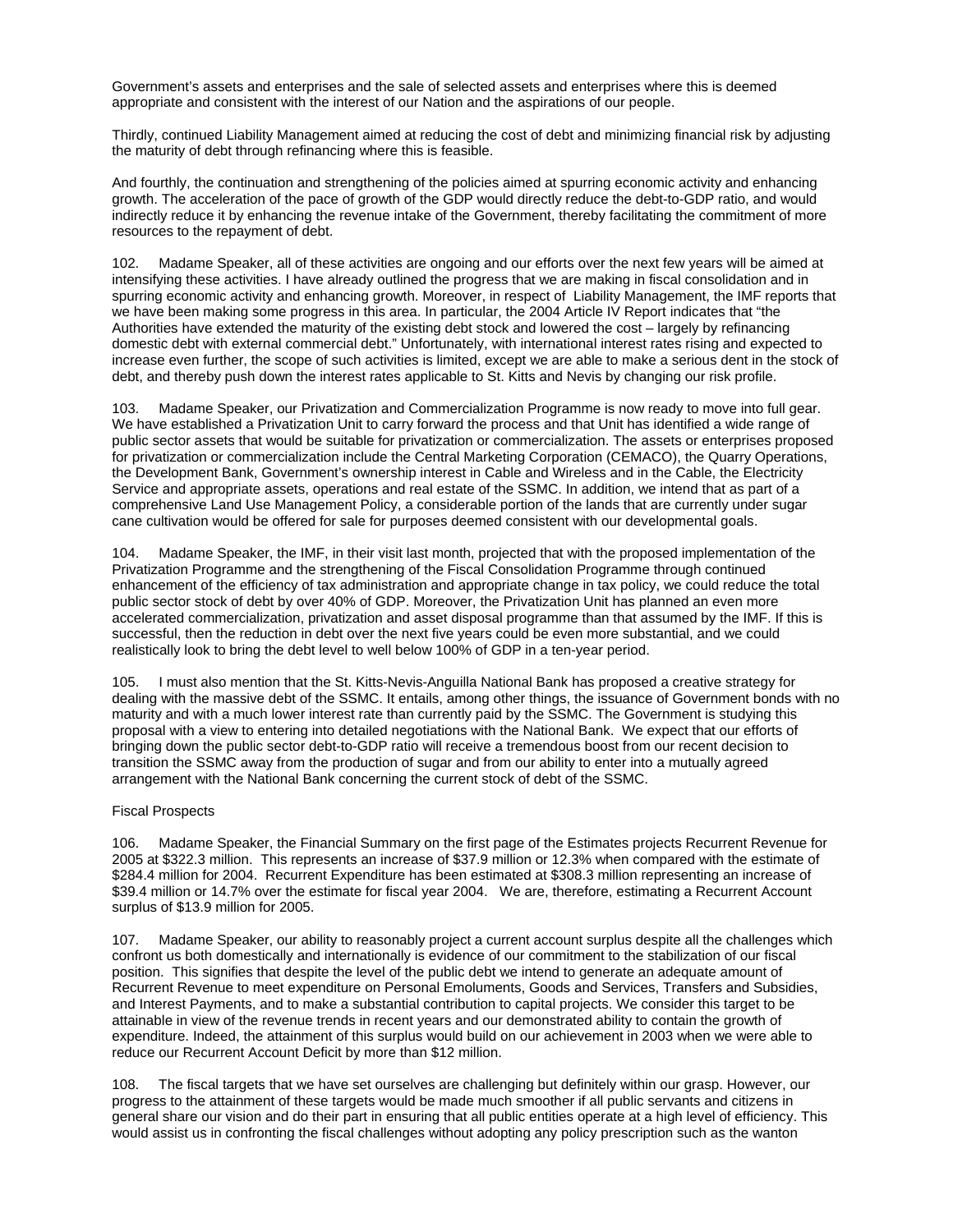laying-off of public sector workers, which would bring undue hardships on our people. Such policy prescriptions are simply not consistent with my Government's strong focus on people development and on the protection of the rights of our working classes. We must, therefore, work together as a harmonious and united people to overcome our challenges, exploit new opportunities, and protect the immense progress that we have made over the years.

109. Madame Speaker, my Government decided to give due recognition to the dedication and hard work of our public servants by paying the 10% increase in salary that they so richly deserved. This increase, which totals \$12.4 million, affects all expenditure heads. Moreover, the allocation in respect of retirement benefits and pensions has also increased because we also awarded retired public servants an increase in the rate of pension at the same time that public servants received their increase in wages and salaries.

110. The 2005 Estimates that were just laid before this Honourable House, provide comprehensive details of the allocation of resources to the various projects, programmes and activities of my Government. However, I think that it is important for me to give a brief overview of some of the major changes in the budget allocations for 2005.

111. The Ministry of National Security, Justice, Immigration and Labour received an increase of \$3.78 million. Apart from the increase in Personal Emoluments, this Ministry was provided with an additional \$175,000 to assist with the canine and other programmes designed to fight crime. We expect to add two more 'sniffer' dogs to that unit in 2005. In addition, we intend to restructure the Special Constables Unit and fill vacant positions in other areas in order to ensure that the Police Department has the necessary capacity to perform its functions as mandated by the law and expected by our citizens. The allocation to National Security has grown quite rapidly over the years, as we have been committing more and more resources to the fight against crime. This year, we intend to put greater emphasis on ensuring that the large sums of money committed to National Security are used even more effectively and efficiently in the pursuit of our goal of dramatically reducing crime.

112. Moreover, we are adopting a much more comprehensive approach to the fight against crime by building on synergies with other Ministries with a view to ensuring that our programmes target the root cause of crime. For instance, we believe that there is considerable scope for enhanced community-based activities that would ensure that our young people, in particular, are productively engaged, and are pursuing wholesome activities that would keep them away from crime and contribute to their personal development.

113. Hence, the Department of Social and Community Development has been provided with an additional \$100,000 to engage in a range of community-based training and personal development activities. These include Summer Camps targeting some 600 children in the various communities around the Federation; After-School Activities targeting 30 children between ages 6 and 12, and also 20 teenagers at each community centre; Self-Improvement Training targeting 25 adults at each community centre; Community-Based Leadership Training; and School-to-Work Transition Workshops targeting school-leavers and preparing them to enter the workforce or take up entrepreneurial opportunities.

114. The Department of Social and Community Development was also mandated to step up its activities in relation to caring for the poor and the elderly. This is particularly important in a period of fiscal consolidation. Hence, we have increased the allocation to public assistance by \$46,000. The 2005 Estimates have also made provision for two additional Social Assistance Officers to ensure that the Department has the human resources required to carry out its very challenging mandate.

115. Madame Speaker, the Education Department plays a critical role in nurturing our young people and preparing them for the workplace. We are conscious that while our comprehensive education system ranks among the best in world, there are still many children who do not make it through the system and they become prone to cynicism, disenchantment and ultimately, criminal behaviour. We have, therefore, increased the allocation to post-secondary education, to facilitate the strengthening of the Non-Formal Youth Skills Programme and Advanced Vocational Education Centre and to enhance their capacity to cater specifically to the children who are not inclined to pursue purely academic studies. We also intend that the brand-new Hospitality Centre at the Clarence Fitzroy Bryant College will provide opportunities for many of them to obtain the training they require to enter the dynamic tourism industry.

116. Madame Speaker, the other Ministries that were allocated additional resources include the Ministry of Foreign Affairs, International Trade, Industry and Commerce, which received an additional \$401,000 in grants and contributions to meet our obligations to international and regional organizations; the Ministry of Finance, Sustainable Development, Information and Technology, which was allocated an additional \$7.5 million in respect our debt servicing obligations; the Ministry of Public Works, Utilities, Transport and Post, which received an increased allocation of \$3 million to cover increased operating and maintenance expenses including the increased cost of fuel in the generation of electricity; and the Ministry of Health, which was provided with an additional \$800,000 to purchase additional medical supplies in keeping with the dramatic improvement in the range and quality of services that are being provided at the JNF General Hospital and other health care facilities.

Development Projects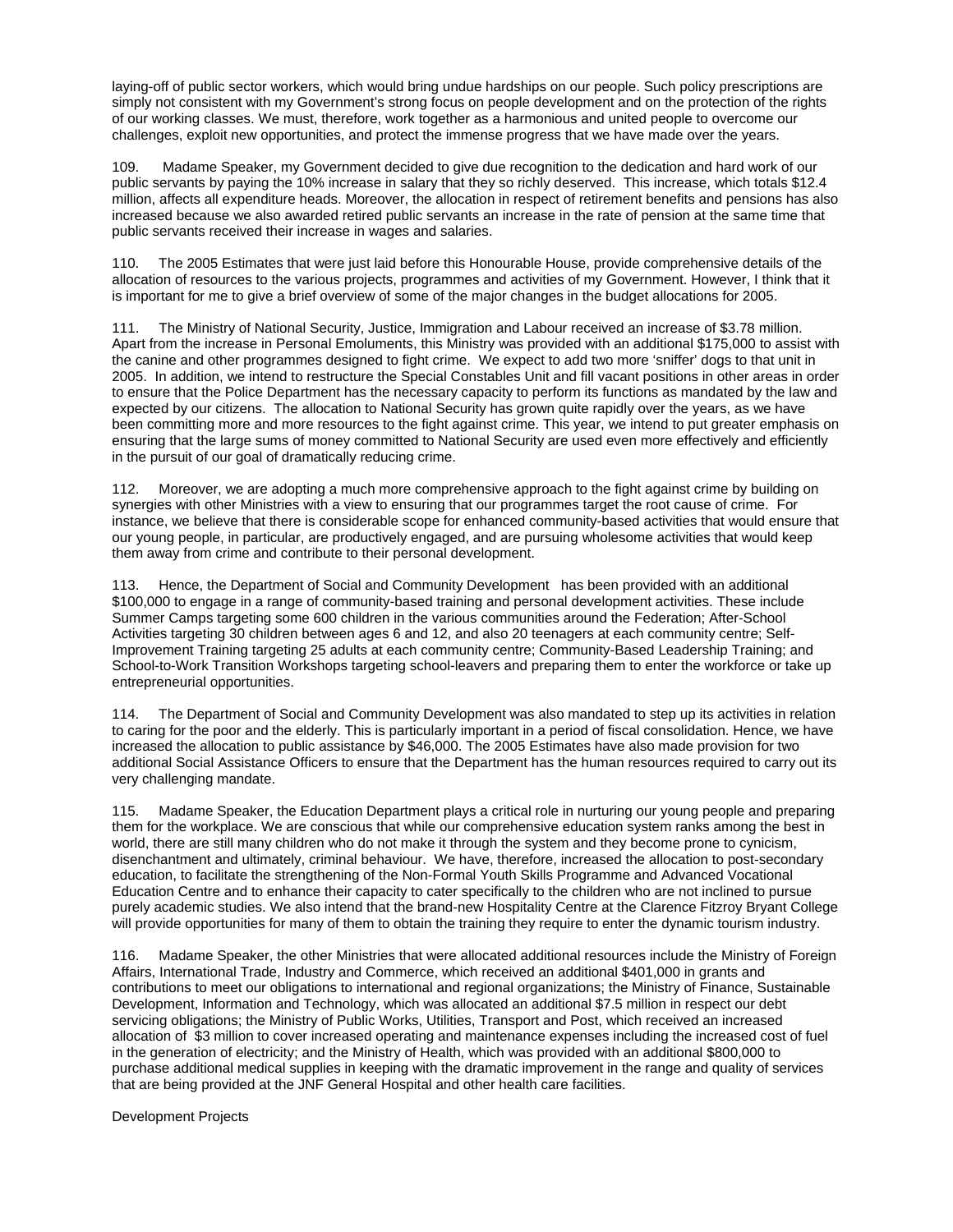117. The Capital Budget for 2005 amounts to \$101.4 million. Of this \$31.5 million will be funded from Development Aid, \$54.7 million from Loans and \$15.2 million from Revenue. We have been very careful to prioritize the capital projects based on the expected economic and social impact and we are convinced that the creative blend of projects that we intend to implement in 2005 will help keep us on track to the creation of that new and progressive society that we have been building.

118. Madame Speaker, as the economy expands, the demands on our physical infrastructure will continue to increase. We must therefore maintain a level of infrastructure commensurate with the growth of our economy and the progress we make towards the achievement of our development objectives. Adequate electricity and water are important prerequisites for growth and development. Hence, during 2005 we will continue to implement the \$35 million Water and Electricity Supply Improvement Projects which will dramatically improve the supply and distribution of water and provide a much more reliable supply of electricity by upgrading the electricity distribution system. In addition, we have allocated \$5.5 million to the overhaul and improvement of the generators at the Power Station, and we will replace the roof of the Power Station to provide additional security for our generating sets in periods of storms and adverse weather conditions.

119. A reliable and well-maintained road network is also critical to growth and development. We will, therefore, continue to implement our very expansive projects for the rehabilitation of roads. During 2004, we constructed or rehabilitated over 67 miles of road over an eighteen-month period. In addition, during 2005, construction will commence in respect of the West Basseterre Bypass Road, which we expect would help to ease the congestion in Basseterre. This project will also include a comprehensive traffic study aimed at devising strategies to facilitate the easy flow of traffic thorough Basseterre. Of course, as we enhance our road structure, we must at the same time protect our roads from erosion that may be caused by rough seas. We will therefore continue to implement the Hurricane Lenny Rehabilitation Project which will repair and reinforce the sea defences at Fortlands and the Bay Road, and correct land slippages at Pump Bay.

120. Madame Speaker, as I indicated earlier, although Social Sector projects do not always bring immediate financial returns, they play a very important role in propelling us to the attainment of our long-term human development goals. Hence, our Public Sector Investment Programme has sought to maintain an appropriate balance between social projects and economic infrastructural projects. In this regard, during 2005, we plan to execute a wide range of social projects including the Challengers Multipurpose and Day Care Centres, the Cayon Community Centre, and the upgrading of the community centres at Conaree and Tabernacle. We will also construct the Pogson Health Facility which will not only give the people of Sandy Point and the surrounding villages easy access to modern health and medical care facilities, but will also play an important role in the fight against HIV/Aids.

121. Madame Speaker, we also consider sports as an important contributor to community and social development and to the fostering of appropriate values among our young people. We have therefore committed resources to the completion of the St. Paul's Sporting Complex, the Newtown Sporting Complex, the Verchild's Playing Field, the Fig Tree/LaVallee Playing Field, the St Peter's Sporting Complex, the Dieppe Bay/Parsons Sporting Complex, the Edgar Gilbert Playing Field; and the upgrade of the Gardens Sporting Complex and the Half Way Tree Grounds.

122. However, notwithstanding the wide array of opportunities that our young people are given to develop their talents and capabilities, there will be some of them that will get into trouble. Hence, in 2005, we will commence the construction of a Co-ed Juvenile Rehabilitation Centre as part of a comprehensive Youth-At-Risk Project. This project would, among other things, provide extensive training for Parents, Teachers, Guidance Counselors, Child Protection Officers, Probation Officers and Magistrates who handle matters in relation to juvenile offences. The project will also provide consultants to develop diagnostic kits for the early identification of children with learning or behavioural difficulties, so that expeditious remedial action could be taken to correct these deficiencies and bring such children within the mainstream of the education system.

123. Of course, we will also continue to upgrade and modernize our entire education system. To this end, we will continue the implementation of the Basic Education Project and the Secondary Education Development Project which will include the construction of a new secondary school at Saddlers and the modernization of the management, content and delivery of secondary education in our Federation. In addition, the implementation of the EU-funded Information Technology Based Training and Management Project will commence in 2005. This is yet another of our initiatives aimed at advancing the Information Technology Sector by helping our young people to acquire the appropriate skills that would enable them to provide information technology services that would be comparable in quality and price to any such service offered anywhere on the face of the globe.

### Fiscal Measures and Budget Initiatives

124. Madame Speaker, this portion of the budget address of any country is usually a source of great consternation and anxiety. Indeed, this is usually the section of the address where the citizens of a country are given the opportunity to make a financial contribution to the nation-building process. In view of the difficult financial position of the Currency Union as a whole and the high debt-to-GDP ratio of St. Kitts and Nevis in particular, it should not be a surprise if our people are called upon to make a greater contribution to the fiscal consolidation effort and to the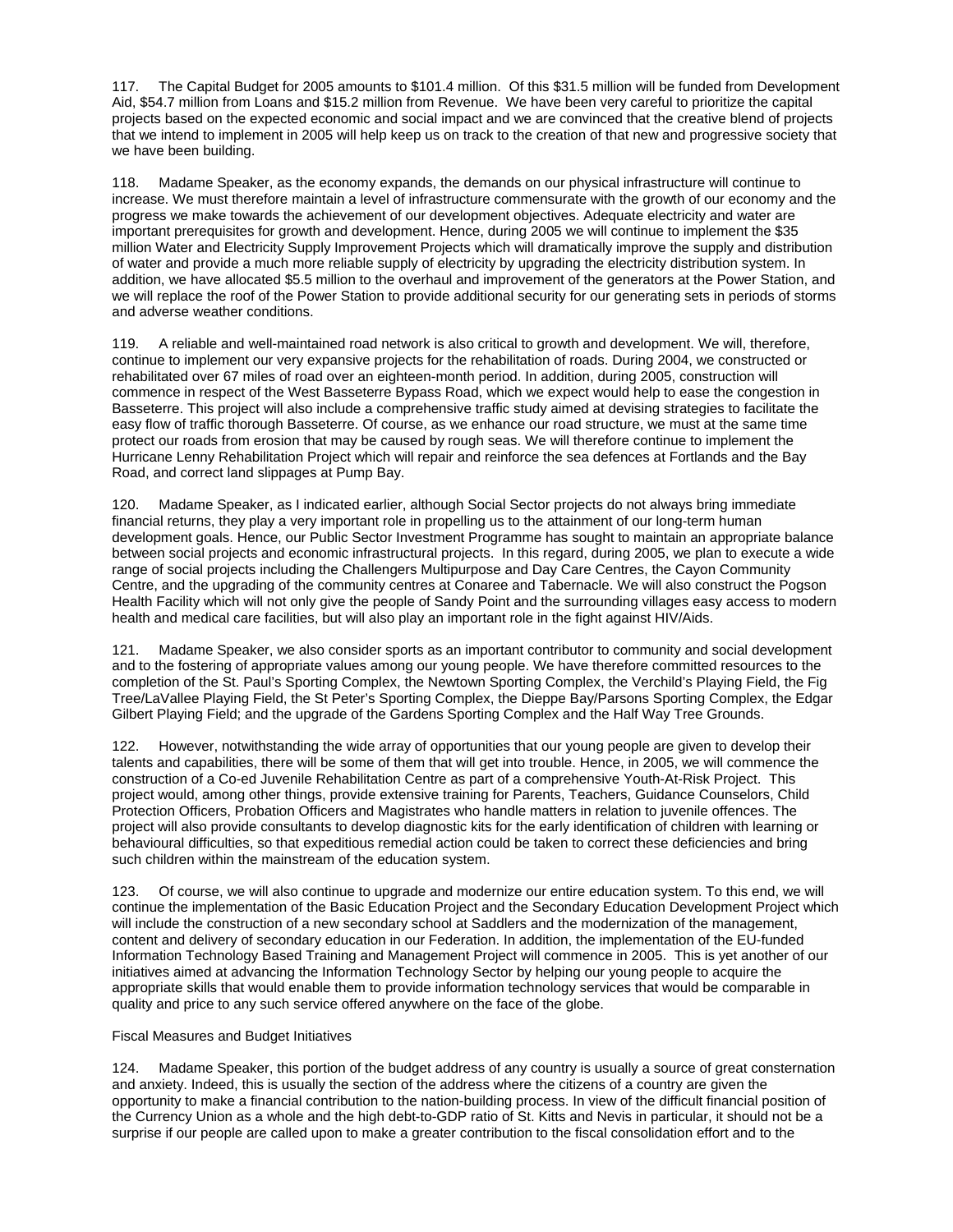funding of the many services and development projects I have outlined earlier. After all, I know that you would agree that these essential services and creative development projects are critical to the future growth and development of our Country and to our continuing march along the road to progress and prosperity.

125. Of course, in proposing fiscal measures, we must also be cognizant of the need to spur on the economic recovery that we have been experiencing and to give our people the incentive to pursue economic activities that would push the Country forward to the achievement of its growth and development objectives. It is in this context that I propose the following fiscal measures and budgetary initiatives.

126. Madame Speaker, the surge in tourist arrivals in recent years has resulted in an increase in the demand for the services of local performers and entertainers. My Government would wish to encourage more and more of our talented people to venture into this growing area, and to organize shows, concerts and performances to gain experience, develop their skills and earn the resources necessary to fund the purchase of any necessary material and equipment. Hence, I propose the removal of the Entertainment Tax in respect of shows, concerts, performances and other similar events in which the performing artists are all nationals of St. Kitts and Nevis living at home or abroad or nationals of other countries (including CARICOM countries) who reside in our Federation.

127. My Government had promised to review the Environmental Levy after a reasonable trial period and make a final determination as to the form it would take. Having carried out that review, we are satisfied that the Levy is producing the desired results. For instance, collections in respect of the Levy in 2004 were enough to finance the very successful programme initiated last year to clean our roads and tourist sites and to generally keep our environment clean. However, we recognize that not everybody can afford a new car, and that a second-hand vehicle that is under two years old, would not create as much environmental concern as an older vehicle. I therefore propose the removal of the Environmental Levy in respect of any motor vehicle that is two years old and under.

128. Madame Speaker, the Stamp Duty in respect of the transfer of real property is quite often onerous to purchasers of such property because the banks, as a matter of policy, do not finance stamp duties and taxes. As you are aware, my Government is determined that as many of our nationals as possible should carve out their own little piece of this 'rock', and we continue to demonstrate this determination by providing homes to hundreds of low-income families in the Federation. Indeed, some 400 super low-income houses are now on the ground either fully completed or very close to completion and we intend to complete installation of the appropriate infrastructure including roads, electricity and water over the next few months. But we would also wish to remove any impediment to home ownership, even in respect of those persons who would not wish to participate in Government housing projects. Hence, I propose the removal of all stamp duties payable by purchasers of real property in St. Kitts and Nevis and I further propose that such stamp duty be levied instead on the seller of the property. This provision would not apply, however, to crown grants or in respect of any transaction in which the seller has been exempted from the payment of the stamp duty.

129. Madame Speaker, my Government provides a very generous package of tax and duty concessions for a variety of social and economic purposes. In most instances, entities enjoying exemption from duty and taxes are spared some 52% of the Cost, Insurance and Freight (CIF) value of imported goods. We believe, however, that before we can ask the public-at-large to pay additional taxes, we must find some way of allowing the beneficiaries of tax and duty concessions to contribute a small portion of the concession to the fiscal stabilization effort. I therefore propose that the Customs Service Charge applicable to persons and entities importing goods and enjoying exemption from Import Duty and Consumption Tax on such goods be increased from the current rate of 6% to 12%. The Customs Service Charge for all other imports would remain at 6%.

130. Madame Speaker, this measure is consistent with the purpose for which the Customs Service Charge was established. You may recall that the original purpose of the Charge was to provide the Customs Department with a fee for the time and resources expended in processing imported goods. However, goods imported on a duty-free or tax-free basis take up much more processing time, and utilize much more resources than other imported goods. For instance, the application has to be processed through the Ministry of Finance, the Ministry of Commerce and possibly through Cabinet. In addition when the goods arrive, the Customs Department must devote considerable resources to ensuring that the concession is not abused. Hence, it is only fair that the duty-free and tax-free imports attract a higher Customs Service Charge than other imported goods.

131. Madame Speaker, as you are aware, our fuel retail prices are now the lowest in the Eastern Caribbean. For instance the price of unleaded gasoline in the other OECS countries ranges from \$7.50 per gallon in Grenada to as high as \$9.37 per gallon just next door in Anguilla. The price has remained at that level in Grenada because of the problems encountered in respect of Hurricane Ivan. Over the past year, my Government had to pay a huge subsidy to keep the price of unleaded gasoline at \$6.60 per gallon and the prices of Liquid Propane Gas at \$125 and \$26 for a 100lb tank and a 20lb tank respectively. Indeed, we have suffered revenue losses of over \$4 million in 2004 and we currently owe the oil companies over \$2 million in respect of the subsidy. This outstanding amount is increasing rapidly with the passage of time. I therefore propose that with effect from tonight at midnight the price of unleaded gasoline would increase to \$8.30 per gallon and the price of Liquid Propane Gas would increase to \$140 for the 100 lb tank and \$30 for the 20 lb tank. This is not a fiscal measure in the conventional sense. It does not seek to impose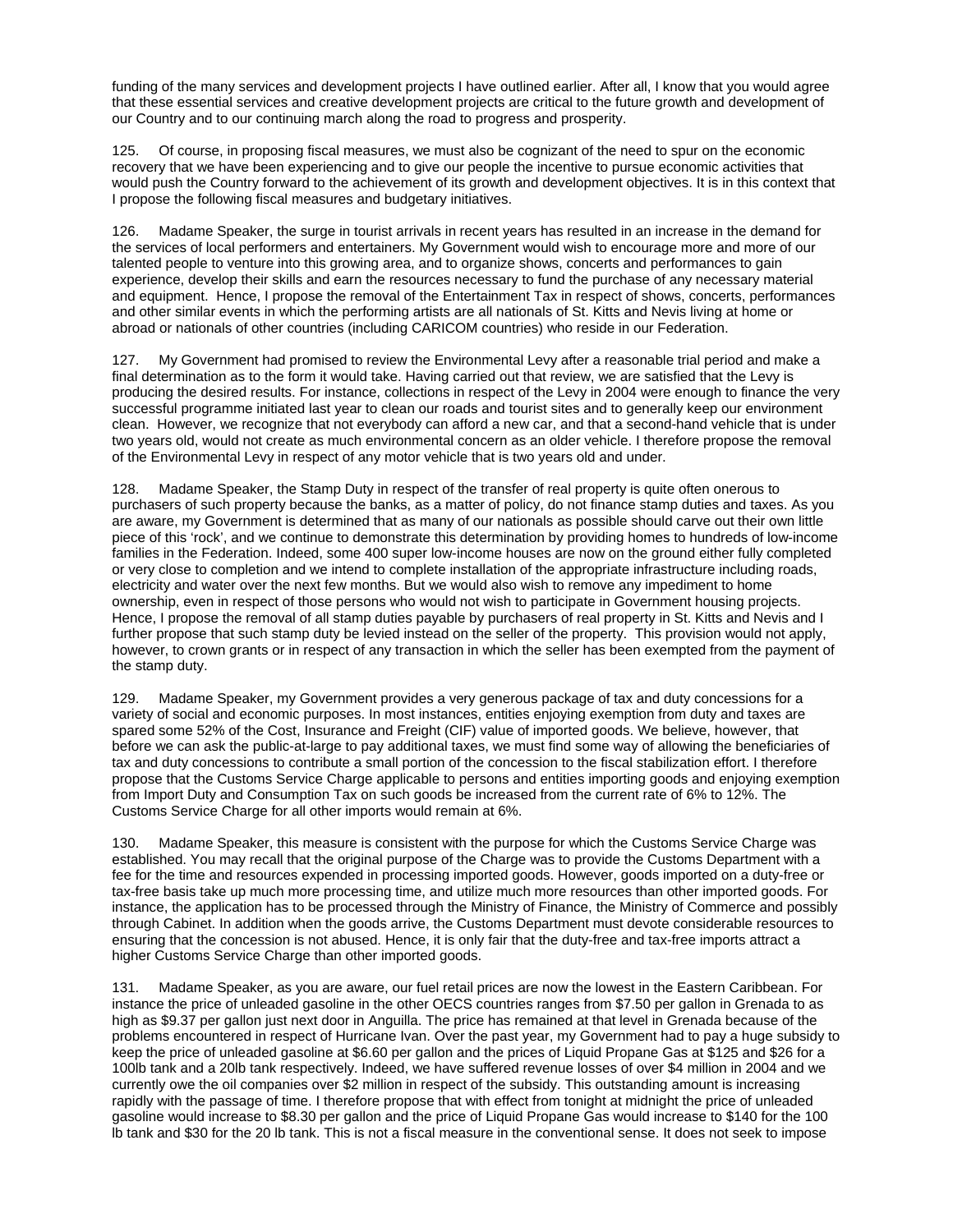any new tax. It simply increases the controlled price to a level that would eliminate the subsidy and reflect regional averages.

132. This increase will obviously affect the cost of public transport. However, we are pleased that the representatives of public transport bus drivers have agreed to keep the maximum bus fare at the same level but to simplify and refine the rate structure. The revised bus fares will be published shortly.

133. Madame Speaker, I come now to the issue of Personal Income Tax that has generated some discussion over recent weeks. As you are aware, this Tax was recently re-introduced in Antigua and Barbuda and the Tax Commissioners appointed by the Monetary Council of the ECCB have recommended that the countries of the Currency Union generate a significant portion of their revenue collections from taxes on income. The Labour Party which I lead has, since the inception of the Social Services Levy in the early 1980's, contended that the Social Services Levy was essentially a personal income tax. We still hold to that view, so that we do not see the need to introduce any new legislation at this time in respect of personal income tax.

134. Madame Speaker, you must have noted that none of the proposals that I have made seek to impose any new taxes. In one instance I have produced a reduction in the level concessions enjoyed by entities enjoying tax and duty concessions and in another instance I have sought to eliminate the subsidy paid by Government in respect of the controlled price for fuel. In summary then, this year's budget is a tax-free budget.

135. Madame Speaker, we are persuaded that the efficient and effective administration of the current taxes that we have on the books would ensure that we meet the revenue targets established for 2005. It is noteworthy that over the past three years Recurrent Revenues have jumped by about 42% from \$202 million in 2001 to \$286.6 million in 2004. This tremendous growth is primarily the result of the increased efficiency and effectiveness of the revenue collecting departments, and we believe that there is considerable scope to further enhance revenue collections through greater efficiency. The Inland Revenue Department has been modernized and computerized, and the Customs Department is undergoing a reform process that will modernize its organization, management and operations. It will also give the Customs Department state-of-the-art Information Technology systems that would allow brokers and importers the convenience of electronic transfer of documents to and from the Department.

136. Of course, we will continue to exercise great control over expenditure. To this end, the Treasury's computer system is being upgraded to facilitate real time processing of transactions and greater control over Government's financial operations. In addition, this year's Estimates provide for the conversion of the Establishments Division into a full-scale Human Resource Management Department that will lead the way in reforming the Public Service and in ensuring that the human resources available to the Government would be deployed in the most effective manner and would bring maximum value to the Public Service. As part of this process the new Human Resource Management Department will assume responsibility for established and non-established workers and will ensure that by mid-year the ongoing actuarial studies will be completed, and that the appropriate legislation will be put in place to ensure that all Government employees enjoy appropriate retirement benefits when they reach retirement age.

137. Madame Speaker, this year we consciously decided that we would not tinker unnecessarily with the tax system that is already characterized by a plethora of tax legislations. We will, during the course of this year, undertake a comprehensive review of the tax system and engage in extensive discussions with the public concerning the nature and form of taxation that they would wish to see implemented in St. Kitts and Nevis. We will also examine the fees and charges imposed by the Government Departments with a view to ensuring that they fully reflect the cost incurred by the Government in providing the relevant services.

138. We presently have before us a number of proposals from the Social and Economic Partners relating to a range of tax and fiscal matters including the Corporation Tax, Stamp Duties, Duty-free Shopping and investment facilitation. We intend to specifically address these issues as part of the comprehensive review of the tax system. They also raised a number of issues that were not directly related to the tax system. These include issues relating to work permits and CSME compliance, public transportation, crime reduction, the protection of the environment, land development policies and small business development in general and in preparation for the 2007 World Cup Cricket specifically. We intend to pursue these matters with the relevant Ministries and Departments, with a view to ensuring that the recommendations are properly evaluated and that those recommendations deemed feasible are expeditiously implemented.

139. Madame Speaker, one of the major challenges we will face during 2005 is the transition of the existing workforce of the SSMC into other employment and entrepreneurial activities including farming. We are particularly concerned about those workers who, because of their lifelong orientation and exposure, would not wish to be separated from the land. Hence the package of benefits for sugar workers will include tax concessions and subsidies to assist them in the purchase of seeds, plant material, livestock feed and the tools and equipment that they would require to engage in commercial farming. We will also use vehicles such as the Small Enterprise Development Unit to provide direct financial and technical assistance to sugar workers wishing to pursue entrepreneurial activities.

**Conclusion**